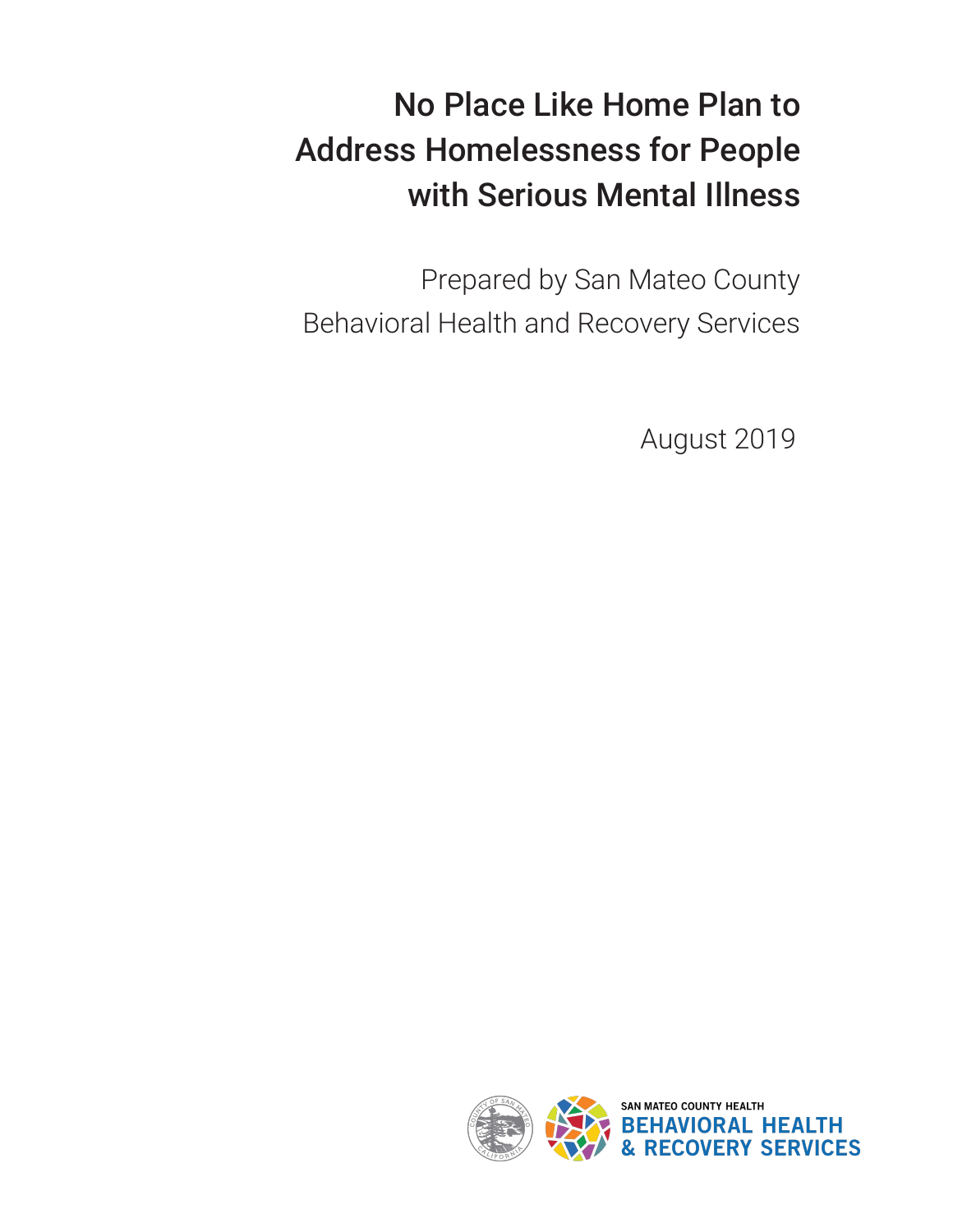# SAN MATEO COUNTY BEHAVIORAL HEALTH AND RECOVERY SERVICES (BHRS) PLAN TO ADDRESS HOMELESSNESS FOR PEOPLE WITH SERIOUS MENTAL ILLNESS

## Addendum to *Ending Homelessness in San Mateo County – July 2016*

#### TABLE OF CONTENTS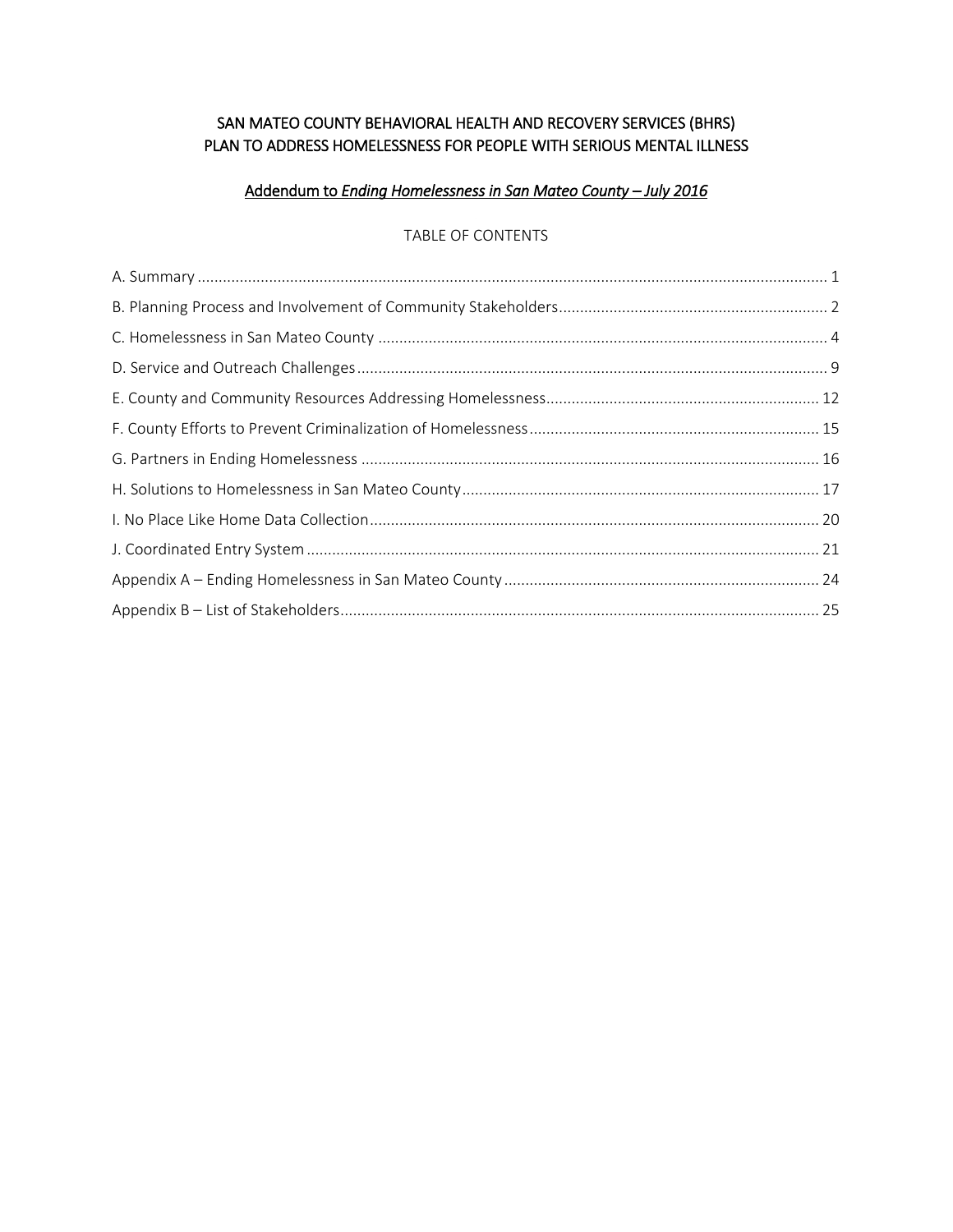## <span id="page-2-0"></span>A. Summary

#### 1. Overview of Planning Efforts to Address Homelessness in San Mateo County

In San Mateo County, CA, responsibility for planning to address homelessness is shared collaboratively among a broad group of stakeholders, including County Departments, cities, non-profit agencies, and philanthropic funders. The San Mateo County Human Services Agency (HSA) is the CoC Lead Agency and has taken the lead on coordinating much of this work, including the creation in 2016 of *Ending Homelessness in San Mateo County*. This 2016 plan sets out the community's overall strategy for addressing homelessness among all populations.

San Mateo County Behavioral Health and Recovery Services (BHRS), a division of San Mateo County Health, has partnered with HSA to develop this addendum to the Strategic Plan, which sets out specific goals and strategies to address homelessness among people who have serious mental illness. This plan addendum builds upon the framework developed in *Ending Homelessness in San Mateo County*, which is attached as Appendix A to this document.

The overarching strategy articulated in *Ending Homelessness in San Mateo County* is to create a unified system, invest in best practices, and reorient the current homeless system towards housing crisis response. The plan addresses homelessness as a housing crisis and sets the path to develop a systematic approach targeted at helping people maintain their housing, returning unsheltered homeless people to housing as quickly as possible, and prioritizing existing system capacity for those who face the highest barriers and longest history of homelessness.

#### 2. Homeless System Planning Bodies

San Mateo County has two main planning bodies that share responsibility for overseeing efforts to address homelessness. These are:

Continuum of Care (CoC) Steering Committee: The CoC Steering Committee is the planning and decisionmaking group that provides local oversight of the community's federal target homeless assistance funding. The Steering Committee is responsible for oversight of the community's annual application for HUD CoC funding, as well as a range of planning and evaluation functions, including establishing performance standards and evaluating project performance, and overseeing the biannual point in time count of homeless people. Membership includes City and County staff, non-profit providers of housing and services for people experiencing homelessness and other stakeholders. The Human Services Agency staffs this committee and serves as the Collaborative Applicant for CoC funding.

Housing Our Clients: Housing Our Clients is made up of Department Directors from the main systems of care (Health System, Health Plan of San Mateo, Behavioral Health and Recovery Services, Human Services Agency, Department of Housing, Probation Department, and the Sheriff's Office) to work on interdepartmental coordination to better meet needs of clients who frequently use multiple systems. This group is working to develop strategies to better assist county clients who are facing homelessness.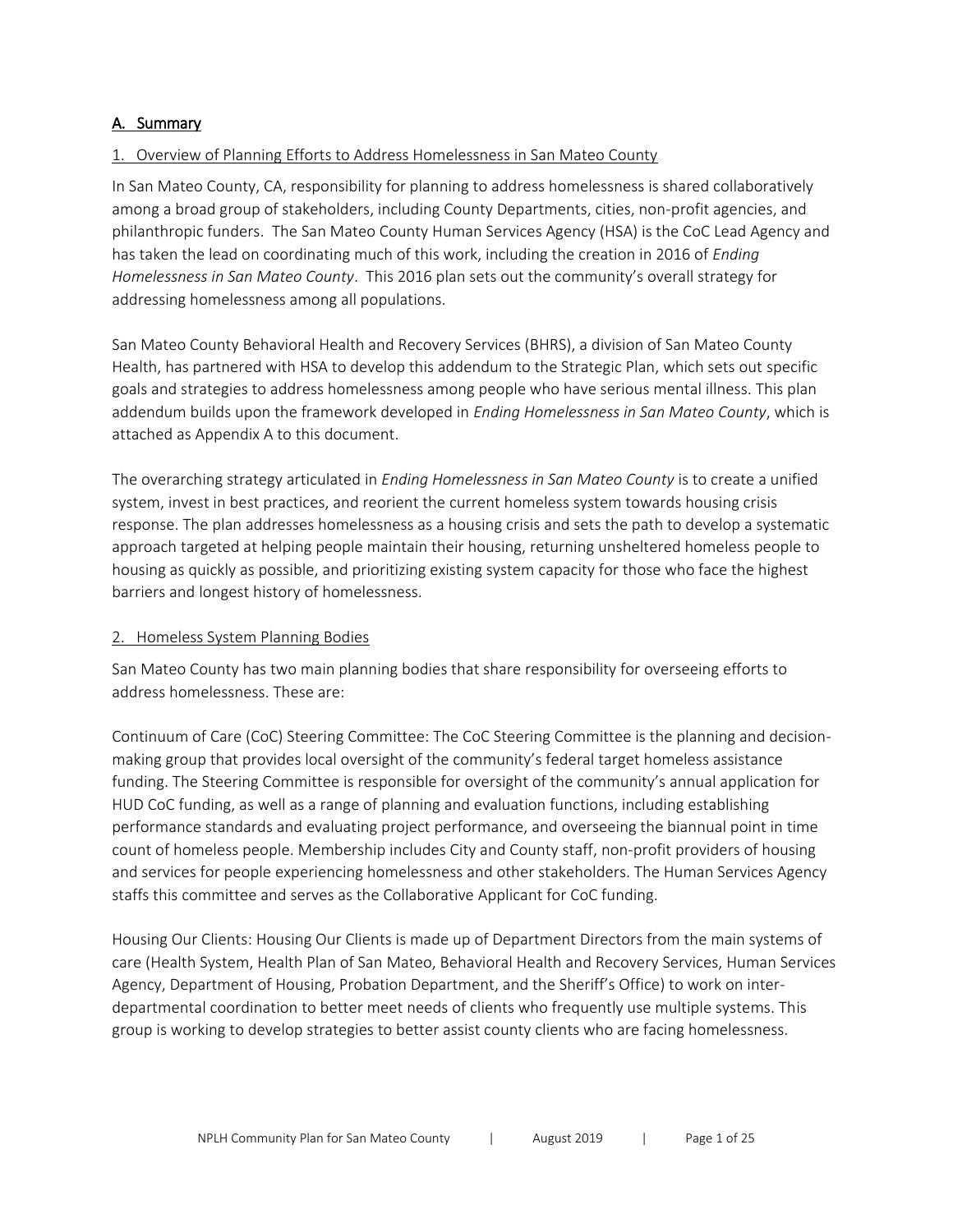## 3. Summary of Goals, Strategies and Activities

*Ending Homelessness in San Mateo County* lays out five strategies to reach a functional zero level of homelessness by 2020. In addition, BHRS and HSA have developed additional strategies and solutions that will help refine and enhance our efforts to meet the needs of the NPLH target population – people who are experiencing homelessness and who have mental illness. These goals and strategies are detailed in Section H – Solutions to Homelessness in San Mateo County.

## <span id="page-3-0"></span>B. Planning Process and Involvement of Community Stakeholders

This section describes the planning process to develop *Ending Homelessness in San Mateo County* and this addendum, including the stakeholder groups that provided input.

## 1. Process for Developing *Ending Homelessness in San Mateo County*

The process for developing *Ending Homelessness in San Mateo County* began in July 2015 and the finished plan was published in July 2016. HSA staff coordinated the development of the plan, with technical assistance provided by Focus Strategies, a consulting firm dedicated to helping communities develop data-driven solutions to ending homelessness.

Process steps to develop the plan included:

- *Leadership Team*: To develop the goals and strategies presented in this plan, HSA worked in collaboration with a Leadership Team which included representatives from HSA, Health System (including BHRS), Department of Housing, County Manager's Office, staff from several members of the Board of Supervisors, as well as the chair of the Continuum of Care (CoC), and a representative from the Core Service Agencies (both representing nonprofit provider agencies).
- *Key Stakeholder Interviews*. Focus Strategies conducted a series of stakeholder interviews by telephone. The 20 interviewees included members of the Board of Supervisors, County Department heads and other executive level staff, City managers, funders and representatives from key housing and service providers. The purpose of these interviews was to learn more about the existing programs and identify opportunities and challenges to creating a system to end homelessness in San Mateo County by 2020.
- *Learning Collaborative*: HSA staff and Focus Strategies facilitated a series of five Learning Collaborative meetings designed to provide information and solicit input from stakeholders about specific strategies for system redesign. Typically, between 30 and 40 individuals were present for each meeting. Participants included non-profit agency staff, City staff, County staff, and other interested individuals.
- *Data Analysis:* Focus Strategies analyzed available data on homelessness in the community and assessed the performance of existing programs and projects designed to serve homeless people. The data analysis work was conducted using the System-Wide Analytics and Projection (SWAP) suite of tools, which Focus Strategies has designed for the National Alliance to End Homelessness to help communities plan and prioritize changes to bring about the greatest possible reduction in homelessness.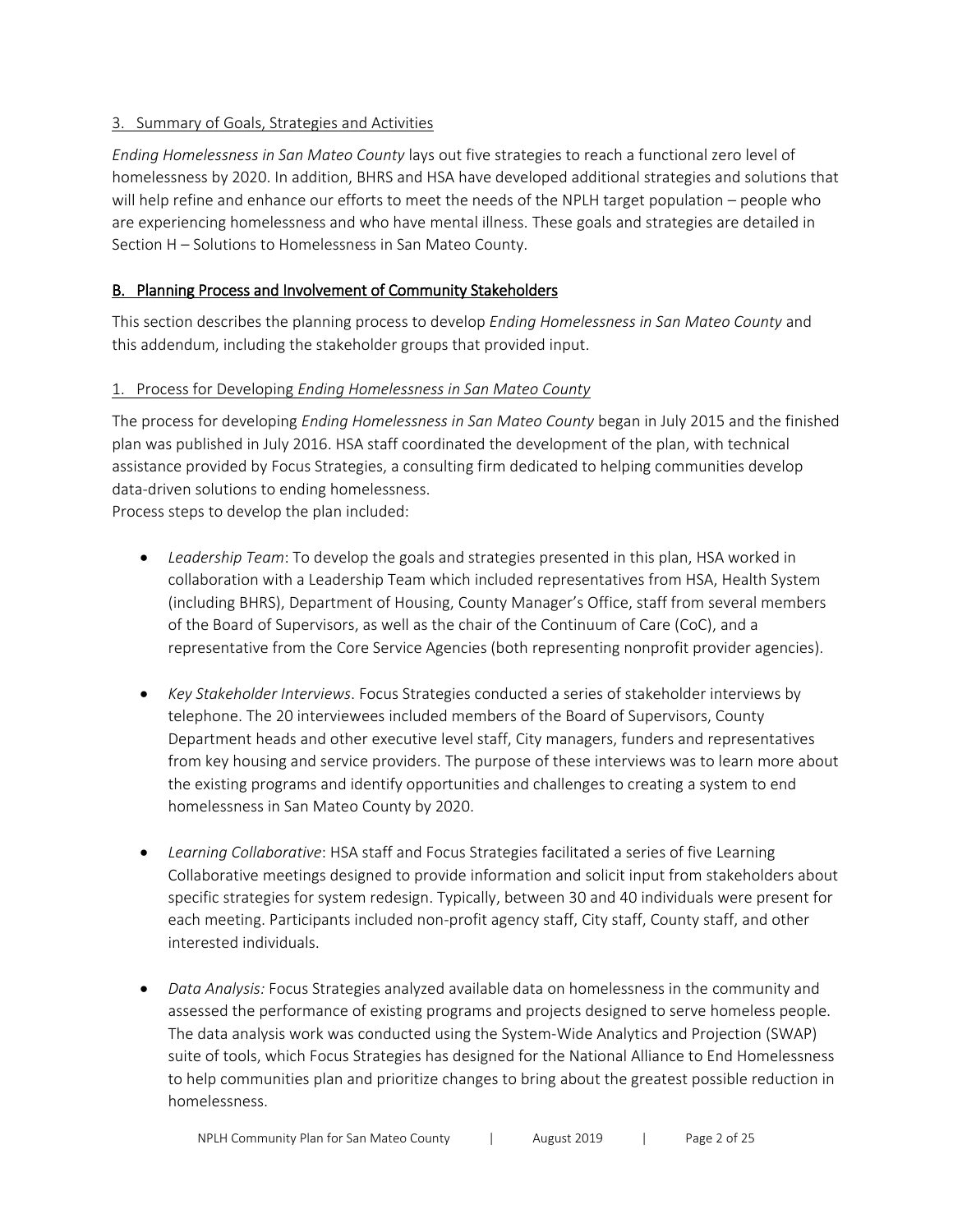## 2. Process for Developing BHRS Plan Addendum

To create this addendum, BHRS implemented a planning process designed to collect input to help develop more specific analysis and recommendations to address the needs of people experiencing homelessness who also have serious mental illness. This additional planning took place between August and December 2018.

- *NPLH Working Group*. An NPLH working group was created including staff from the Behavioral Health and Recovery Services Division, the Department of Housing, and the Human Services Agency. Technical assistance for this working group is provided by Focus Strategies. The objective of this group is to guide the development of this Plan Addendum and coordinate the County's approach to using NPLH funding (both non-competitive and competitive) to meet the housing needs of the target population.
- *Focus Groups*. Under the direction of BHRS, Focus Strategies facilitated four focus groups with stakeholders who have worked with individuals who are experiencing homelessness and have a serious mental illness or have lived experience as part of the same population. The intent of the focus groups was to gather information about how BHRS clients experiencing housing crises access housing assistance, as well as strengths and challenges from the perspective of people who provide support to these clients and their families. The makeup of the groups included consumers who have navigated available homelessness resources, family partners that work with families in which a child has a serious emotional disturbance, peer support workers that work with the target population, and service providers that specialize in providing housing and services to this population. The input provided by each focus group was compiled and incorporated to inform this NPLH plan. Dates and participants are listed in Appendix B.
- *Stakeholder Interviews*. To understand the improvements that can be made to available services, Focus Strategies conducted stakeholder interviews with eight key informants who have a robust understanding of system resources and gaps. A list of questions was designed by Focus Strategies, centered around what informants found most and least successful among what is currently in place to address homelessness for those with serious mental illness. A list of stakeholders interviewed is provided in Appendix B.
- *MHSA Plan*. In developing this Addendum, BHRS has also drawn upon the San Mateo County Mental Health Services Act (MHSA) Three Year Plan (FY 2017-2020). This State-mandated plan update was developed in collaboration with clients and families receiving services, community members, staff, community agencies, and other stakeholders to describe programs and services that will be funded by MHSA and prioritizes any new programs, strategies and/or expansions. The plan is posted at: https://www.smchealth.org/san-mateo-county-mhsa-prop-63

#### 3. Stakeholder Groups Providing Input

The development of *Ending Homelessness in San Mateo County* and this Addendum incorporated input from all the required stakeholder groups specified in the NPLH guidelines. The participating organizations are listed in the table below. Please see Appendix B for a complete list of all stakeholders.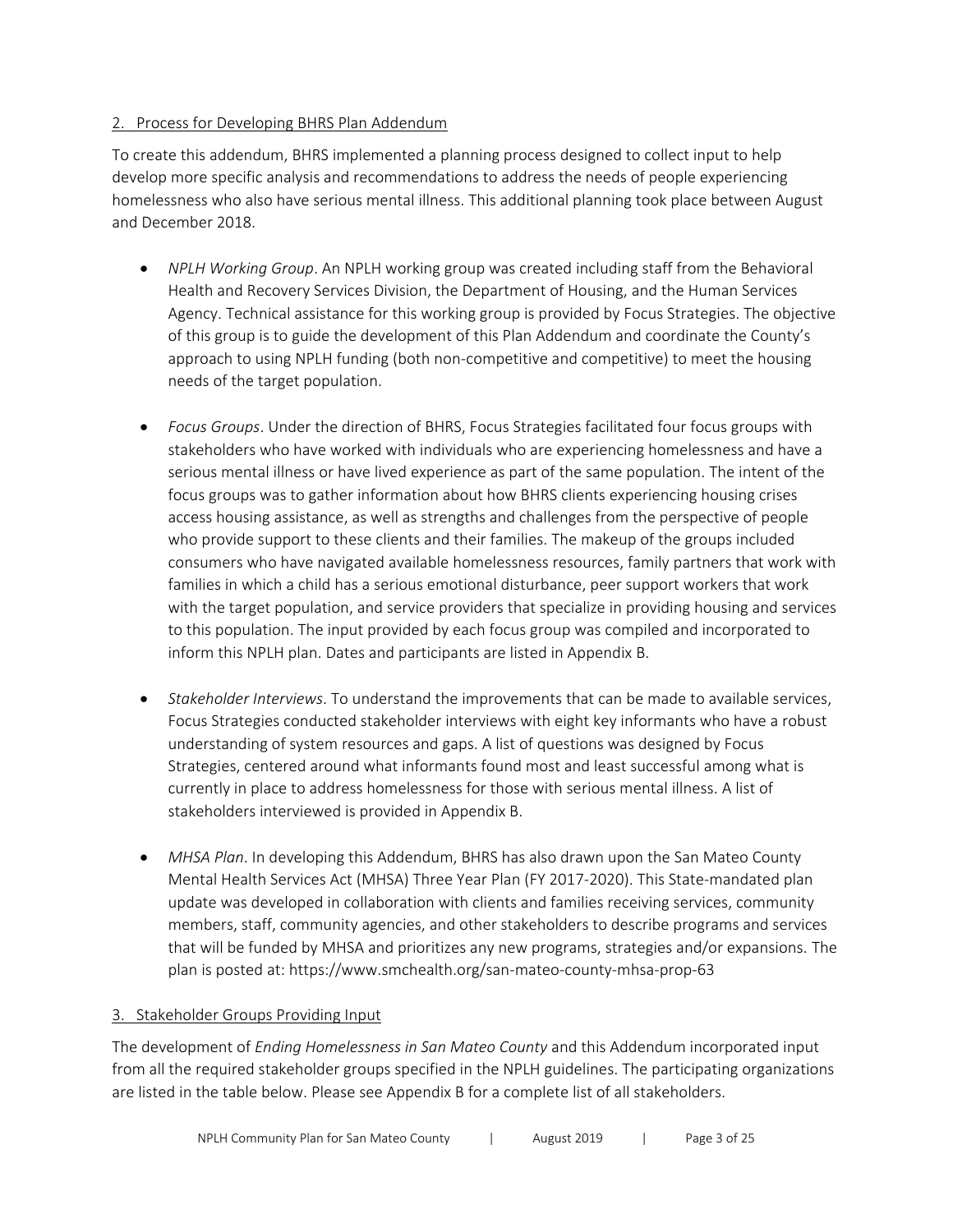| <b>Stakeholder Groups Required</b>      | Representatives Providing Input to Ending Homelessness in       |  |
|-----------------------------------------|-----------------------------------------------------------------|--|
|                                         | San Mateo County (2016) and/or BHRS Addendum (2018)             |  |
| County Representative - Behavioral      | Staff from San Mateo County Behavioral Health and               |  |
| Health                                  | Recovery Services, including: Adult System Psychiatric          |  |
|                                         | Emergency Response Team (PERT), North County Adult              |  |
|                                         | Outpatient Clinic, North East Community Services Area,          |  |
|                                         | MHSA Program, and Community Workers.                            |  |
| County Representative - Public Health   | Staff from San Mateo County Health System                       |  |
| County Representative -                 | Staff from San Mateo County Sheriff's Office                    |  |
| Probation/Criminal Justice              |                                                                 |  |
| County Representative - Social Services | Staff from San Mateo County Human Services Agency (HSA)         |  |
| County Representative - Housing         | Staff from San Mateo County Department of Housing (DOH)         |  |
| Department                              |                                                                 |  |
| CoC Representative                      | Staff from San Mateo County HSA (CoC lead agency); and          |  |
|                                         | chairs of CoC Steering Committee                                |  |
| Cities and Unincorporated Areas         | Staff and elected officials from: City of Redwood City, City of |  |
| Representative                          | East Palo Alto, City of Half Moon Bay, City of South San        |  |
|                                         | Francisco, City of San Mateo                                    |  |
| Housing and Homeless Service            | Staff from Mental Health Association of San Mateo County,       |  |
| Providers                               | Telecare, Caminar, LifeMoves, Abode, and Project WeHope         |  |
|                                         | participated in a provider input session in 2018. Many          |  |
|                                         | additional housing and homeless service providers               |  |
|                                         | participated and provided input into the 2016 Strategic Plan    |  |
|                                         | (see Plan appendices for complete list).                        |  |
| County Health Care Providers: County    | Staff from Health Plan of San Mateo (HPSM)                      |  |
| Health Plan                             |                                                                 |  |
| Health Care Providers: Community        | Staff from San Mateo County Health Care for the Homeless        |  |
| Clinics and Health Plan                 | and Farmworker Health (HCH/FH)                                  |  |
| <b>Public Housing Authority</b>         | Staff from Housing Authority of the County of San Mateo         |  |
|                                         | (HACSM)                                                         |  |
| Representatives of Family Caregivers    | Focus Groups with: Lived Experience Academy Members;            |  |
|                                         | Family Partners; Peer Support Workers                           |  |

# <span id="page-5-0"></span>C. Homelessness in San Mateo County

## 1. People Experiencing Homelessness

One important source of information about people experiencing homelessness comes from the 2017 Point-in-Time (PIT) Count. San Mateo County conducts a PIT count every two years, as per HUD requirements. Data from the 2019 count will be available June 2019.

The 2017 San Mateo County PIT Count determined that there were 1,253 homeless people in San Mateo County on the night of January 25, 2017. As compared to the 2015 count, there was a 15% decrease in the overall amount of people experiencing homelessness. This was the result of a reduced number of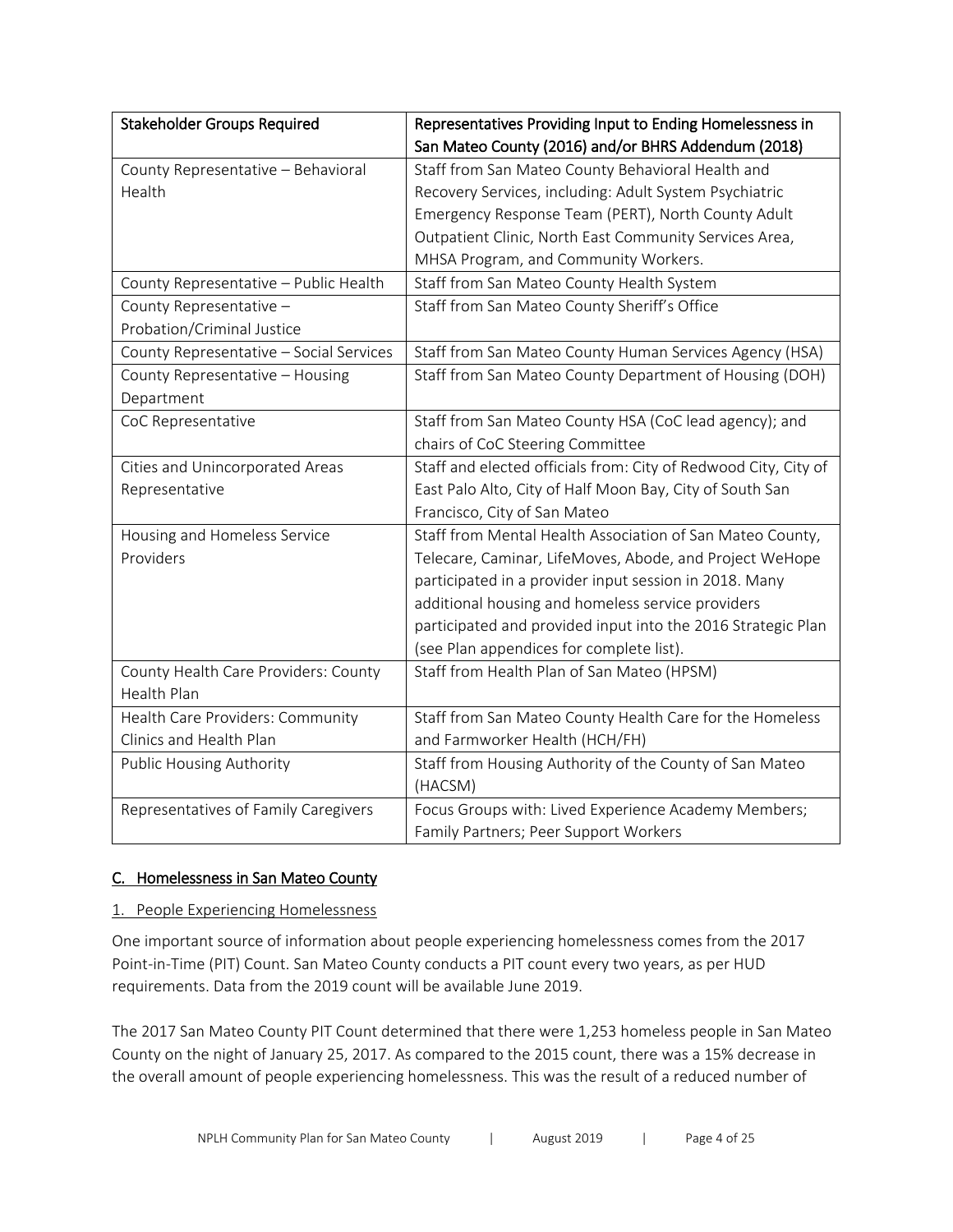unsheltered people counted on the street (an 18% decrease from 2015 to 2017) and an increase in the amount of people in vehicles such as RVs (a 44% increase from 2015 to 2017) and cars (a 25% increase). Sheltered and Unsheltered Status: The 2017 PIT Count revealed that those experiencing homelessness were comprised of 637 unsheltered homeless people (living on streets, in cars, in RVs, in tents/encampments) and 616 sheltered homeless people (in emergency shelters and transitional housing programs).

Household Type: The 1,253 homeless people (including both sheltered and unsheltered) counted comprised 902 households as follows:

- 782 "Adult Only" households, that is without dependent children (86.7 %);
- 116 "Family" households, that is with dependent children (12.9 %);
- 4 "Child Only" households, that is with no adult present (0.4 %).

Families with Children: In 2017, the percentage of households with children versus those without children was very similar to the proportions in 2015. In 2015, 89% of households were either single individuals or couples without children and 11% were households with children. In 2017, this split was 87% adult households and 13% families with children.

The very low numbers of unsheltered homeless families reflect the County's ongoing commitment to preventing family homelessness and its investment in programs targeting families with children, such as emergency shelter, interim housing, and homelessness prevention programs operated by the Core Service Agency Network.

The 2017 data on homeless families is consistent with the experience of San Mateo County service providers who observe that homeless families with children rarely live on the streets and are much more likely to reside in shelters or cars. Many families with children also live in places that do not meet the HUD standard of homelessness (i.e. they are living temporarily with friends or families), yet they are precariously housed.

## 2. Demographics

The 2017 One Day Homeless Count and Survey counted 782 households comprised of 817 adults and 116 households comprised of 431 adults and children. A person in an adult only household was most likely to be unsheltered (72%), over 25 years old (96.8%), male (74.2%), non-Hispanic (73.4%), Caucasian (72%), and not experiencing chronic homelessness (71.4%). In contrast, family households were most likely to be in transitional housing (64.7%), have more children than adults (57.8% vs. 40.1% respectively), and be headed by a female (57.8%). People heading family households were also predominantly non-Hispanic (60.8%) and Caucasian (45.5%), however race and ethnicity showed more variation in family households than adult-only households.

Race: In terms of self-reports of race, the unsheltered population is much more uniform, with over three quarters of unsheltered single adults reporting being Caucasian. The individuals and families accessing shelter and transitional housing on the night of the count were more likely to be of non-white races than those who were unsheltered.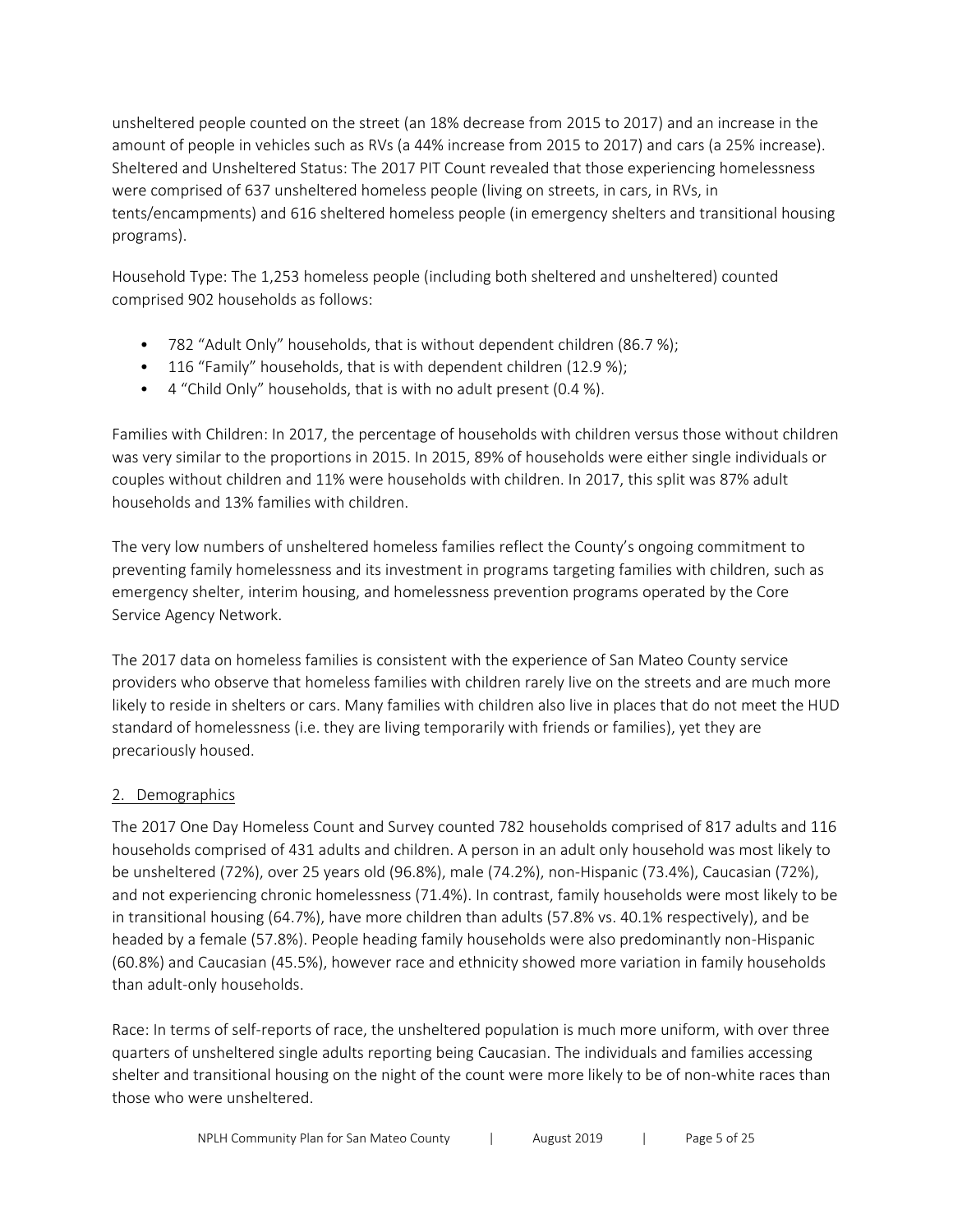

Ethnicity: In terms of ethnicity, the unsheltered population has a greater proportion of those who identify as having a Hispanic origin than either of the sheltered populations.



Gender: The next graph shows that the proportion of females and males is different depending on the subpopulation. Specifically, although males represent the majority of each of the groups, the difference is much larger in the unsheltered population than it is in either of the sheltered populations.



## 3. Homelessness, Mental Illness and Co-Occurring Disabilities

People surveyed in the PIT count were also asked whether they had ongoing health conditions, physical disabilities, used drugs or alcohol, had psychiatric or emotional conditions, or had traumatic brain injury or Post Traumatic Stress Disorder (PTSD). If they responded in the affirmative, a follow-up question asked whether the situation kept them from holding a job or living in stable housing.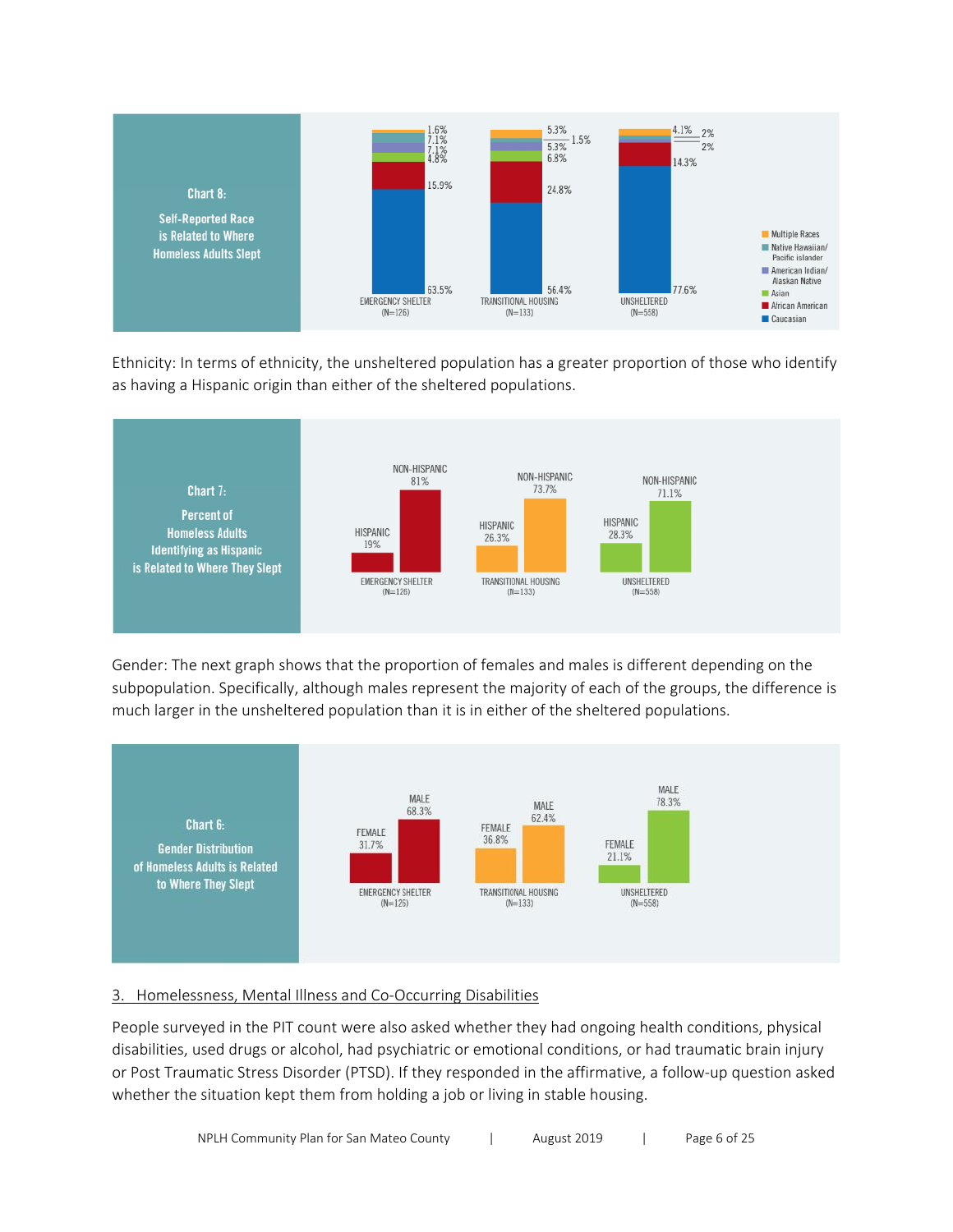Prevalence of Mental Health Disabilities: Questions for the PIT count also gathered information as it relates to subpopulation self-reports of a functional impairment related to the experience of serious mental illness (SMI). Across all unsheltered and sheltered homeless adults, regardless of whether they were part of a family household or were in an adult only household, 23.4% reported a functional impact of SMI and 13.2% of substance use. Of those reporting a SMI for the PIT Count, 18% were staying in shelter, 24% in transitional housing, 58% were unsheltered.

Impact of Housing Instability on Health of Youth: Homelessness and housing instability can lead to increased health symptoms, especially for youth. This can be due to anxiety linked to having unstable housing, stress on parents that impacts youth, disruption in educational learning associated with changing schools or missing school, peer issues related to homelessness, or missing key appointments for needed services. Also, for parents and caregivers of children who have serious emotional disturbance (SED youth), the demands of caretaking youth with significant emotional challenges can increase their risk of homelessness by making it more difficult to maintain stable employment. SED youth often need much help getting to school and other services, and often require parental response to situations at school and after school that require parents to leave work. Many of the parents of the youth typically served in San Mateo County have little flexibility at work and fear losing their jobs in order to care for their children.

#### 4. Geographic Breakdown

The following table summarizes the geographic distribution of the unsheltered homeless people who were counted in the 2017 One Day Homeless Count and Survey. Areas included in each of the unincorporated jurisdictions include: (1) Coastside—El Granada, La Honda, Montara, Princeton, Pescadero, Moss Beach; (2) Central—Highlands/Baywood; (3) North—Broadmoor; and (4) South—North Fair Oaks, Emerald Lake, West Menlo Park.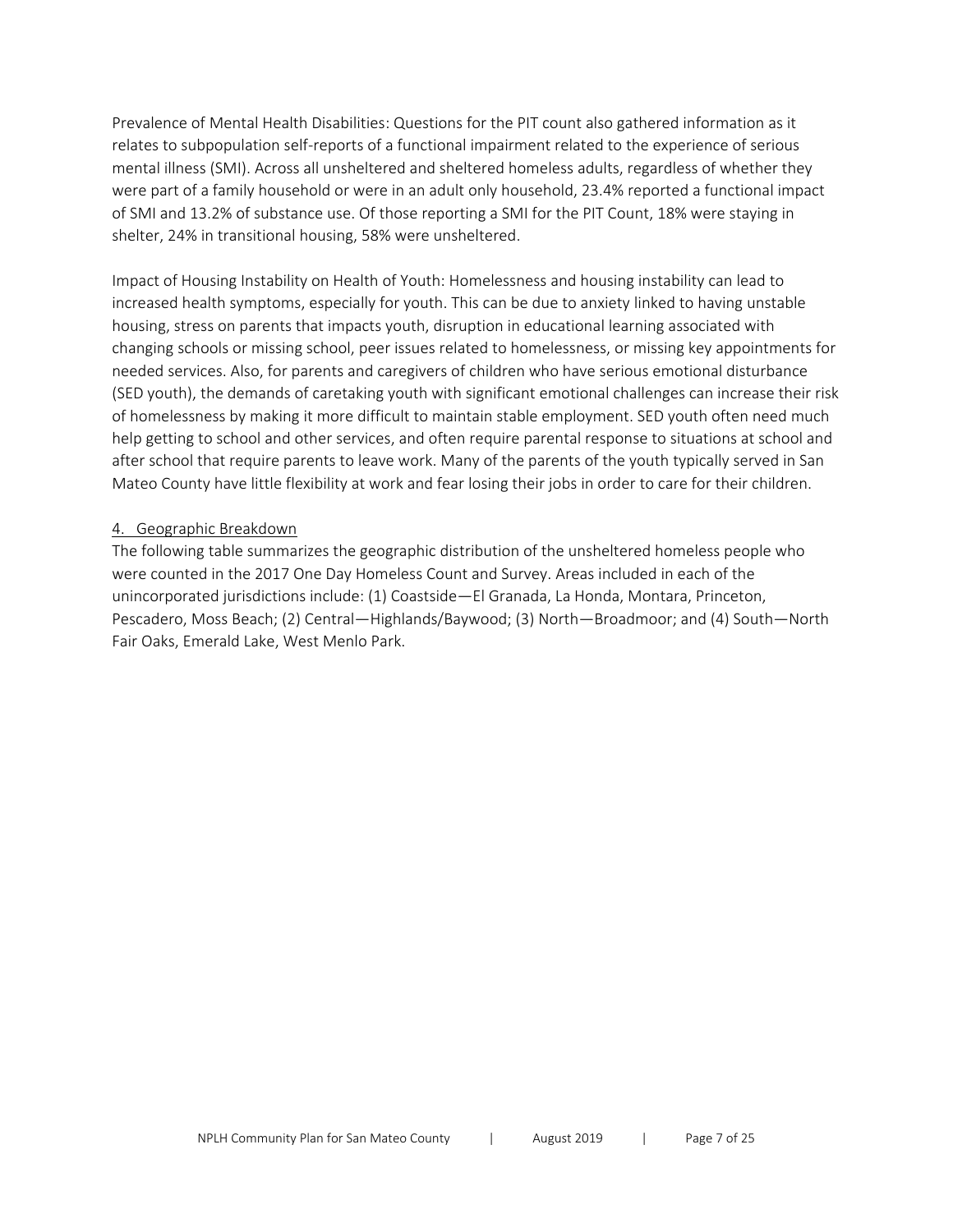|                                | <b>CITY</b>                         | UNSHELTERED    |
|--------------------------------|-------------------------------------|----------------|
|                                | <b>Airport</b>                      | 3              |
|                                | <b>Atherton</b>                     | $\bf{0}$       |
|                                | <b>Relmont</b>                      | 3              |
|                                | <b>Brishane</b>                     | 19             |
|                                | <b>Burlingame</b>                   | 21             |
|                                | Colma                               | 1              |
|                                | <b>Daly City</b>                    | 17             |
|                                | <b>East Palo Alto</b>               | 98             |
|                                | <b>Foster City</b>                  | 6              |
|                                | <b>Half Moon Bay</b>                | 43             |
| Table 4:                       | Hillsborough                        | 0              |
|                                | <b>Menlo Park</b>                   | 47             |
| <b>Geographic Distribution</b> | <b>Millbrae</b>                     | $\overline{1}$ |
| of Unsheltered                 | Pacifica                            | 112            |
| <b>Homeless People</b>         | <b>Portola Valley</b>               | $\mathbf{1}$   |
|                                | <b>Redwood City</b>                 | 94             |
|                                | San Bruno                           | 26             |
|                                | <b>San Carlos</b>                   | 28             |
|                                | San Mateo                           | 48             |
|                                | South San Francisco                 | 33             |
|                                | Unincorporated total                | 30             |
|                                | Coastside unincorporated areas      | 22             |
|                                | Central County unincorporated areas | 0              |
|                                | North County unincorporated areas   | 3              |
|                                | South County unincorporated areas   | 5              |
|                                | Woodside                            | 0              |
|                                | <b>TOTAL</b>                        | 637            |
|                                |                                     |                |

5. Services Utilized Among Homeless People with Mental Illness

#### Households in HMIS with at Least One Family Member with SMI: July 2017 to June 2018

|                                           | <b>HH with Children</b> | <b>HH without Children</b> | Total |
|-------------------------------------------|-------------------------|----------------------------|-------|
| <b>Emergency Shelter</b>                  | 43                      | 454                        | 497   |
| <b>Transitional Housing</b><br>218<br>62  |                         |                            | 280   |
| <b>Rapid Re-Housing</b>                   | 54                      | 19                         | 73    |
| <b>Permanent Supportive Housing</b><br>28 |                         | 326                        | 354   |
| <b>Total</b>                              | 187                     | 1,017                      | 1,204 |
| <b>Total (Unique Counts)</b>              | 157                     | 872                        | 1,029 |

\*Total count includes interventions that are accessed more than once by the same household over a period as well as the unique amount of times a household utilized housing interventions.

Data from the San Mateo County Homeless Management Information System (HMIS) system shows that there were 1,029 unique households (comprised of 1,119 unique individuals) that self-identified as having at least one family member with a serious mental illness and that accessed a homeless program in FY 2017-2018. The 1,119 unique individuals included 1,057 adults who self-identified and having a mental illness, and 62 children who were identified by an adult in the household as having a mental illness. Households with adult-only members make up a majority of households that identified with having a SMI, at 85%.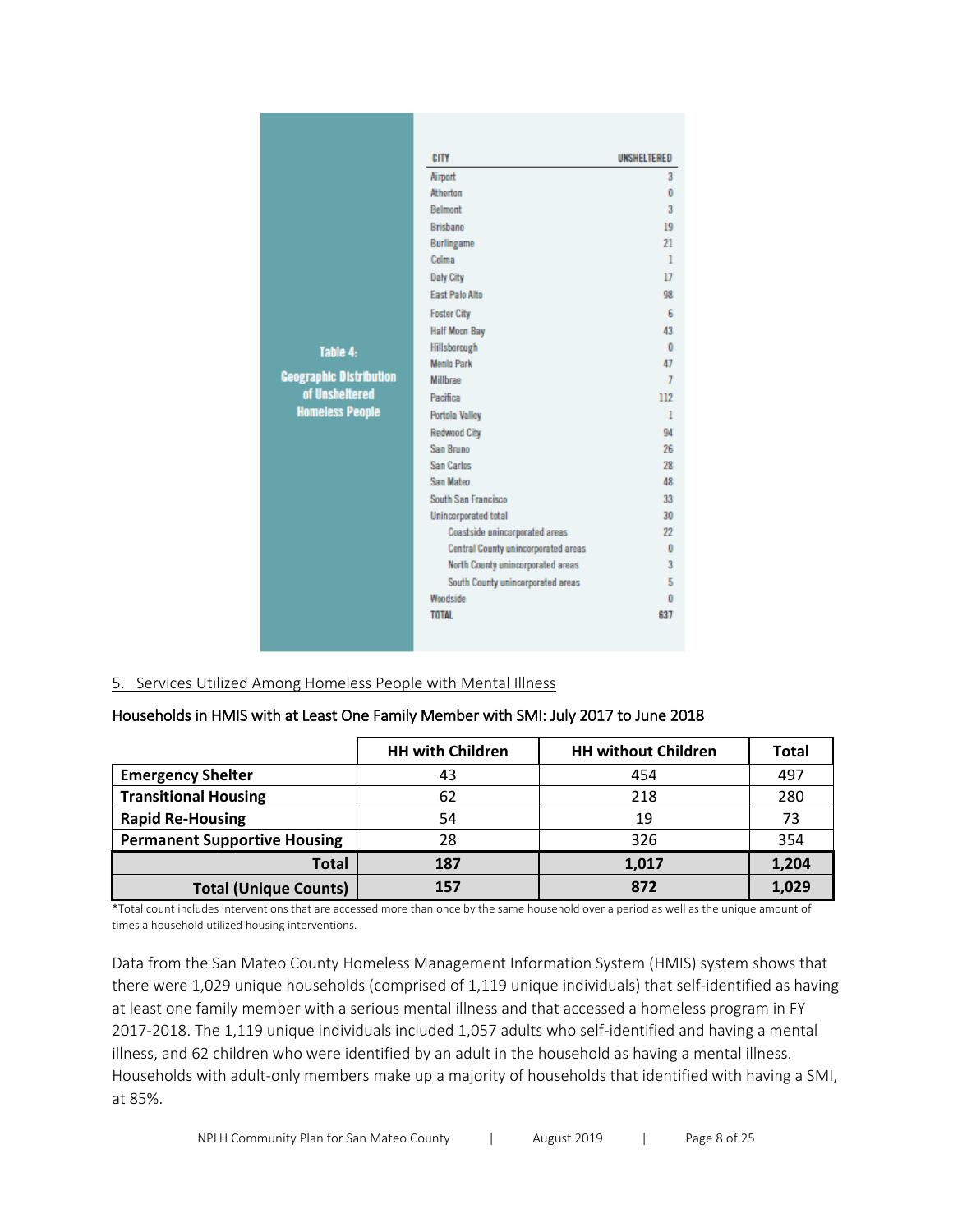## <span id="page-10-0"></span>D. Service and Outreach Challenges

## 1. Challenges for People Experiencing Homelessness

*Ending Homelessness in San Mateo County* identified three key areas where the existing system was not performing effectively and that posed significant challenges for all populations of people experiencing homelessness:

- *Need for Greater Targeting and Prioritization of Unsheltered Individuals and Families*. Most families in the community experiencing housing crises are able to access shelter or transitional housing. However, unsheltered homelessness among single adults continues to be an ongoing challenge in San Mateo County. The plan also identified challenges relating to program access for both adults and families in need of services. Many of these access issues have been addressed through the implementation of the Coordinated Entry System (CES) in 2017 and 2018. However, successfully reducing homelessness will depend on continuing to prioritize those with the highest needs for available units, particularly people who are unsheltered. While shelters and housing programs have made significant progress in reducing barriers to program entry (such as rules related to use of substances or willingness to participate in services) while continuing to maintain safe environments for residents, there is still ongoing work to support program in ensuring that programs have capacity to most effectively serve clients with very high needs.
- *Existing System Is Not Right-Sized to Speed Movement from Homelessness to Housing*. Another key challenge for San Mateo County is that the existing inventory of short-term housing interventions is not "right sized" to help people move from homelessness to housing as rapidly as possible. San Mateo County has many high-quality emergency shelter and transitional housing programs, but additional rapid re-housing (RRH) capacity is needed to ensure that people can exit these short-term programs into a safe and stable housing situation. San Mateo County has been adding additional capacity through the use of Measure K funds, but additional supportive housing capacity is needed, in order to be able to provide housing services to more of the high need households who experience homelessness.
- *Need for Expanded Permanent Supportive Housing Options*. To ensure housing interventions are available to all homeless people who need them, San Mateo County will need to expand access to rapid re-housing and permanent supportive housing (PSH) programs for homeless people. Experience from other communities suggests that this problem can be mitigated through expending system resources on staff who are dedicated to cultivating relationships with landlords and helping clients in searching for and securing housing. While housing locator services are available as part of rapid re-housing and permanent supportive housing programs, the capacity of those housing locator services is not able to meet the needs of all persons seeking affordable housing options.

## 2. Barriers and Challenges Specific to The NPLH Target Population

In developing this addendum to *Ending Homelessness in San Mateo County*, BHRS has identified specific barriers and challenges faced by people who are homeless and also have serious mental illness. These gaps were identified in part through focus groups and interviews with key informants.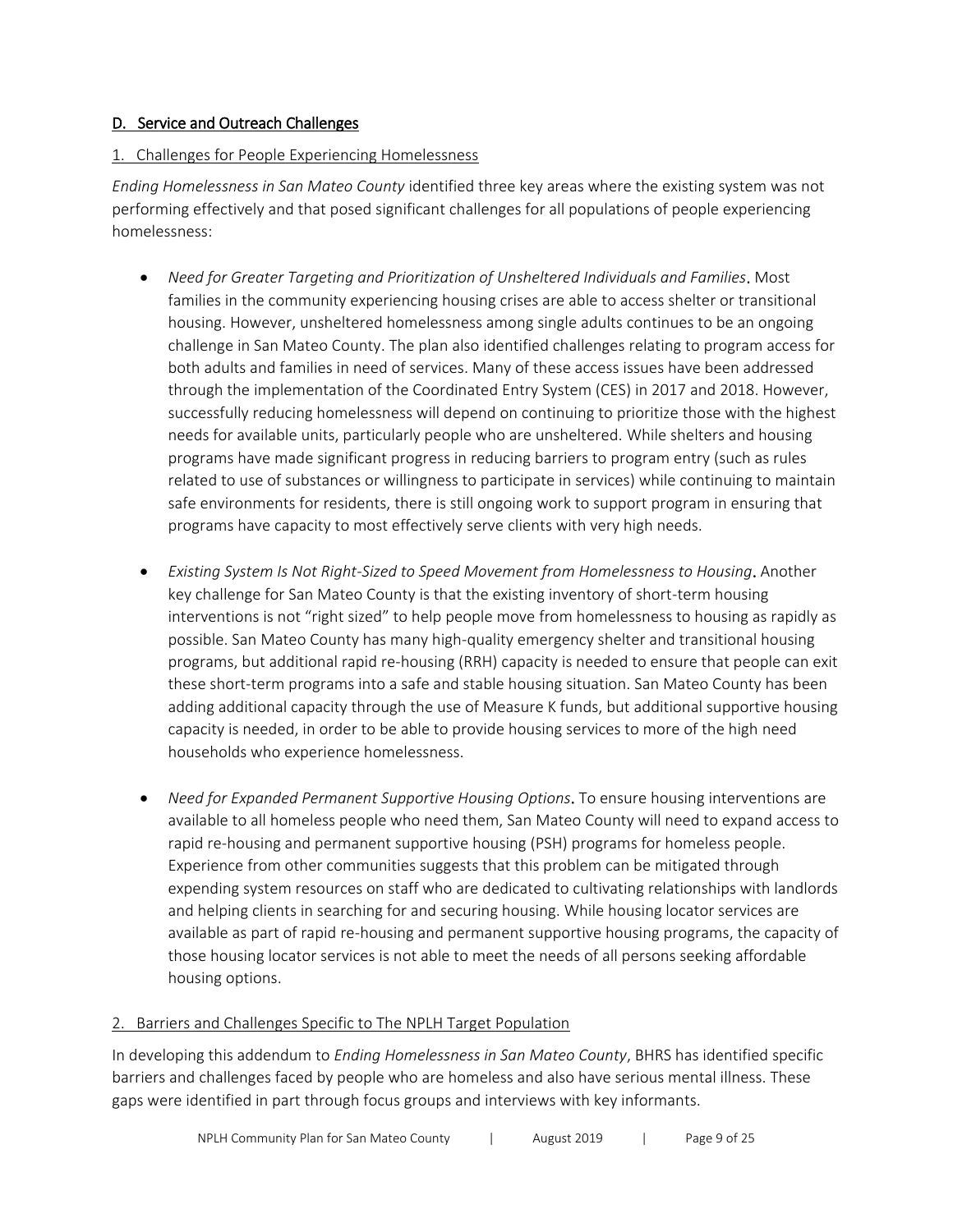- *Lack of Affordable and Permanent Supportive Housing for People with Mental Illness*. San Mateo County, like the rest of the Bay Area, is experiencing rising rents and the displacement of lowincome households. This includes, in particular, people who have mental illness, many of whom live on fixed incomes and/or are living with aging parents or other family members. County staff and service providers are experiencing an increase in the numbers of clients who are facing a loss of housing and fear of becoming homeless. At the same time, the supply of affordable housing and permanent supportive housing is not keeping pace with need. There are not enough units that provide the level of affordability and the support that is necessary for sustained recovery. Stakeholders noted the problem of NIMBYism in San Mateo County which makes it difficult to acquire sites and develop projects.
- *Issues with Existing Inventory*. Stakeholders also identified a number of issues relating to the existing inventory of permanent supportive housing and regular affordable housing. Many of these units are inaccessible to people who are undocumented because federally assisted housing may not serve this population. Stakeholder groups also noted a lack of permanent supportive housing units in particular for households in which one or more children has a serious emotional disturbance but the adults are not disabled – these households do not meet criteria for chronic homelessness, which requires an adult in the household to have a qualifying disability. Also, the existing supply of PSH is largely tenant-based subsidies (scattered-site units), which are increasingly difficult for households to use as fewer landlords are willing to take them. Many stakeholders pointed to the need for more dedicated, site-based PSH such as the recently completed Waverly Place development that serves formerly homeless adults with SMI. Some also pointed to a need for more permanent affordable housing for people who have SMI but whose do not need the intensive level of services provided in PSH.
- *Barriers to Accessing and Maintaining Services*. Stakeholders that provided input for this addendum indicated that, in general, people who have mental illness are accessing the homeless crisis response system and that there are clear pathways to do so. The recent implementation of Coordinated Entry has created a clear and streamlined process for people to access both emergency shelter and housing. However, stakeholders also noted that there are still parts of the process to access services that can be more challenging to navigate for those who have SMI. Accessing services through Coordinated Entry requires physically going to a Core Service Agency, making appointments, and participating in assessments. Stakeholders noted that many people who have serious mental illness need substantial help to successfully complete these steps and can get "lost" in the process. Stakeholders also noted that since CES now identifies and prioritizes those households with the greatest vulnerabilities and longest histories of homelessness, people who are more high-functioning and have fewer challenges generally may not be referred to an intensive housing support such as PSH.

Another identified issue was that emergency shelters are challenging places for people to live who are experiencing mental illness and might also have other co-occurring disabilities. Some problems that were raised included: shelter environments "are not suited to help those with SMI," shelter staff are not adequately equipped and trained to help those experiencing mental health symptoms, and rules are not flexible if a client has an episode while staying at a shelter.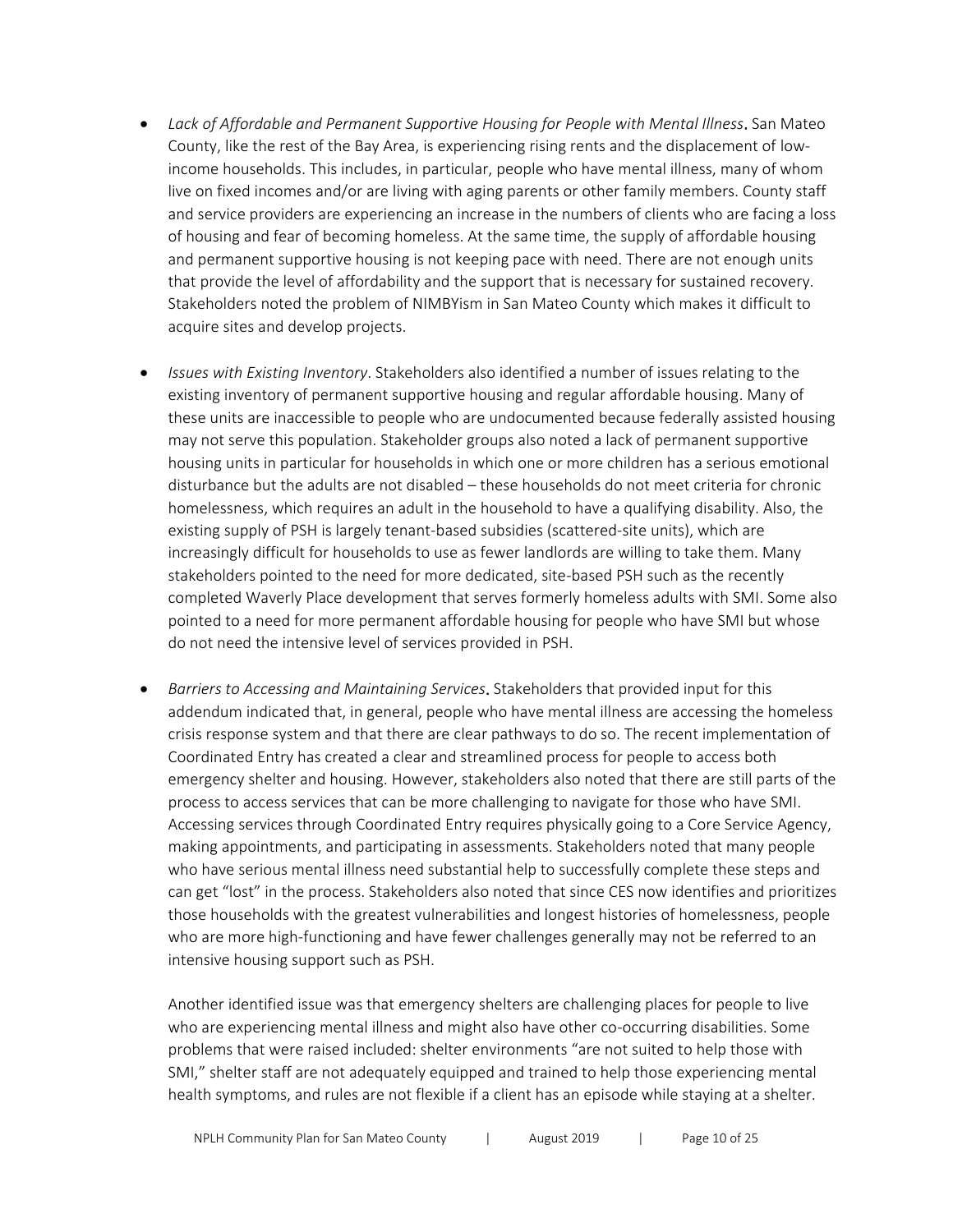The density of people, and resulting noise and movement, in shelters can also be overwhelming for individuals with SMI. Some single adults choose not to enter shelters for these reasons and there is no other place for them to go. For families with children who have serious emotional disturbance (SED), stakeholders indicated that many do not feel it is worthwhile to go to a Core Service Agency because they do not have the proper documentation needed to qualify for programs, and appointments may take up to one and a half hours to complete.

Another theme was the challenge of consistently receiving mental health services for people who do not have stable housing. Service providers have stressed that clients who do not have reliable housing are more likely to miss mental health appointments and to lose their medications. Clients may not be aware of mechanisms in place to address replacing those medications.

Another identified issue involves people with severe mental illness having behavioral problems causing them not to be eligible for shelters or permanent housing opportunities or causing them to be ineligible from shelter. This makes it difficult for the individual, as a lack of access to shelter puts them at a higher vulnerability for hospitalization or other acute services. Strategies would need to be developed to help these individuals identify a potential housing option.

- *Need for Intensive Case Management and Support*. Feedback from focus group participants and key informants included a recurring theme about the importance of intensive case management and trauma-informed care to help people experiencing homelessness to navigate the complexities of the systems and programs offering shelter and housing. Intensive and practical support was identified as a need, both to help clients make their way through the process of securing housing or shelter. To increase the efficacy of programs, stakeholders also expressed a desire for continued case management support for clients once they successfully secure rental housing with a subsidy, as many are susceptible to returning to homelessness without a robust network of support. Some stakeholders also expressed a strong desire to have more field-based services such as the ones provided by Mateo Lodge, in which staff conduct engagement and provide services to people living in encampments rather having the clients be seen in the clinics.
- *Needs of Transitional Age Youth (TAY).* For clients aged 18 to 24 year of age, stakeholders have identified a unique set of challenges. Currently, while TAY who are experiencing homelessness can access shelter at the youth-focused shelter (Daybreak operated by StarVista) and can access the adult shelters, the only shelter in San Mateo County that is specifically designed for people. Including TAY, with serious mental illness is the Spring Street shelter but beds are extremely limited and service providers have stated there is not enough access which discourages TAY from going there. For those that do not seek shelter services, they may continue to couch surf or remain homeless, as the population in this age bracket usually does not have reliable income or employment and thus has insufficient income to afford housing in the County.
- *Lack of a specific process for identifying people meeting the NPLH definitions of "at risk of chronic homelessness."* Current CES processes do not have a specific process in place for people who meet the NPLH definition of "at-risk of chronic homelessness," so processes within CES will be developed to address this population.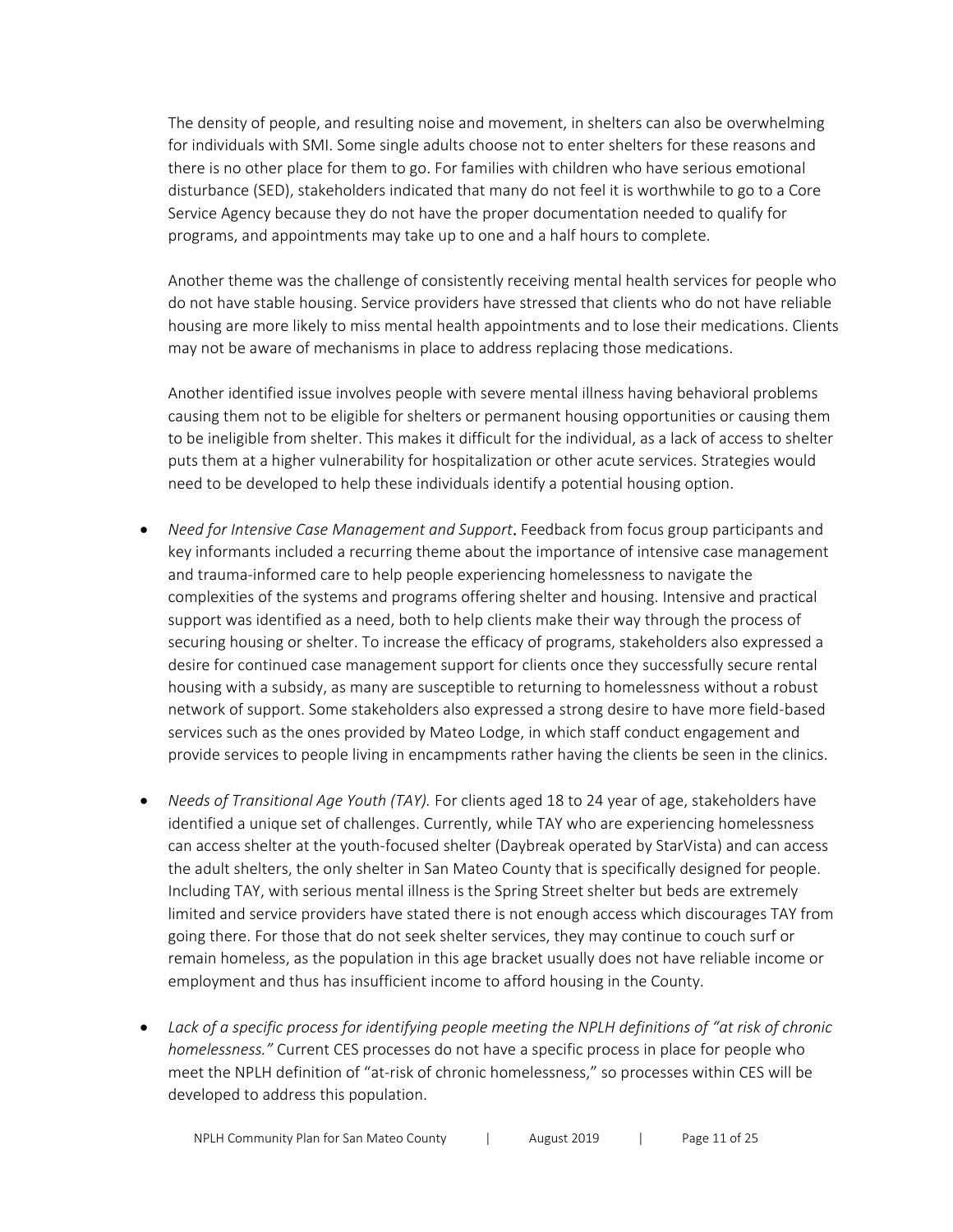#### <span id="page-13-0"></span>E. County and Community Resources Addressing Homelessness

#### 1. Available Interventions for People Experiencing Homelessness

San Mateo County has put in place a broad range of service, shelter, and housing options for homeless people, representing all types of primary interventions typical in most communities. These include programs and projects offering temporary and permanent housing, as well as a variety of services. The goal of the existing system is to assess households experiencing homelessness and connect them to the intervention that will most rapidly solve their housing crisis. In some cases, this can involve moving directly from homelessness to housing; in some cases, households may enter emergency shelter or other short-term program before moving to housing.

- *Outreach and Engagement*. HSA partners with cities and non-profit providers to implement multidisciplinary Homeless Outreach Teams (HOT). These teams cover the whole county geography, with a focus on areas where there are a large number of unsheltered, chronically homeless adults). The HOT program includes outreach case managers employed by a non-=profit service provider, under contract with HSA. The outreach case managers conduct outreach, engage with unsheltered homeless people, assist them with connecting with CES and other services, work to identify their individual service needs, then develop and execute a person-centered housing plans. Multidisciplinary HOT teams meet regularly in communities throughout the county and include key partners such as law enforcement, behavioral health staff from the Health System, Core Service Agencies, and other partners. BHRS's Healthcare for the Homeless team receives referrals from shelters, Core Service Agencies, substance use providers and other community service agencies who work with sheltered and unsheltered homeless individuals with mental illness who are not connected to County services. They assist individuals with navigating the system to apply for benefits and to obtain ongoing treatment and support services, including housing. The BHRS Outreach and Support Team members are assigned to specific shelters to provide additional assistance and case management to the BHRS clients in those shelters. They help clients to acclimate to the shelter environment and rules, act as a liaison between the client and shelter staff when issues arise, assist clients to access the CES for a housing assessment, and provide additional support for community stability.
- *Emergency Shelters and Transitional Housing*. Shelters offer short lengths of stay, connections to a range of services and, assistance developing a plan to secure permanent housing. San Mateo County's emergency shelters for single adults are congregate facilities. Emergency and transitional shelter programs for families with children offer apartment-style accommodations. Providers of shelter in the community include: the Mental Health Association (MHA), LifeMoves, Samaritan House, Project WeHOPE, CORA (Community Overcoming Relationship Abuse), Hope and Home, and StarVista. MHA operates Spring Street, the only homeless shelter specifically designed for people with mental illness. San Mateo County has a relatively large inventory of transitional housing programs for both single adults and families with children. These programs generally operate using a similar model to emergency shelter. All shelter and transitional housing for the general homeless population is accessed through Coordinated Entry. Referrals to the Spring Street shelter may be through CES or directly to MHA.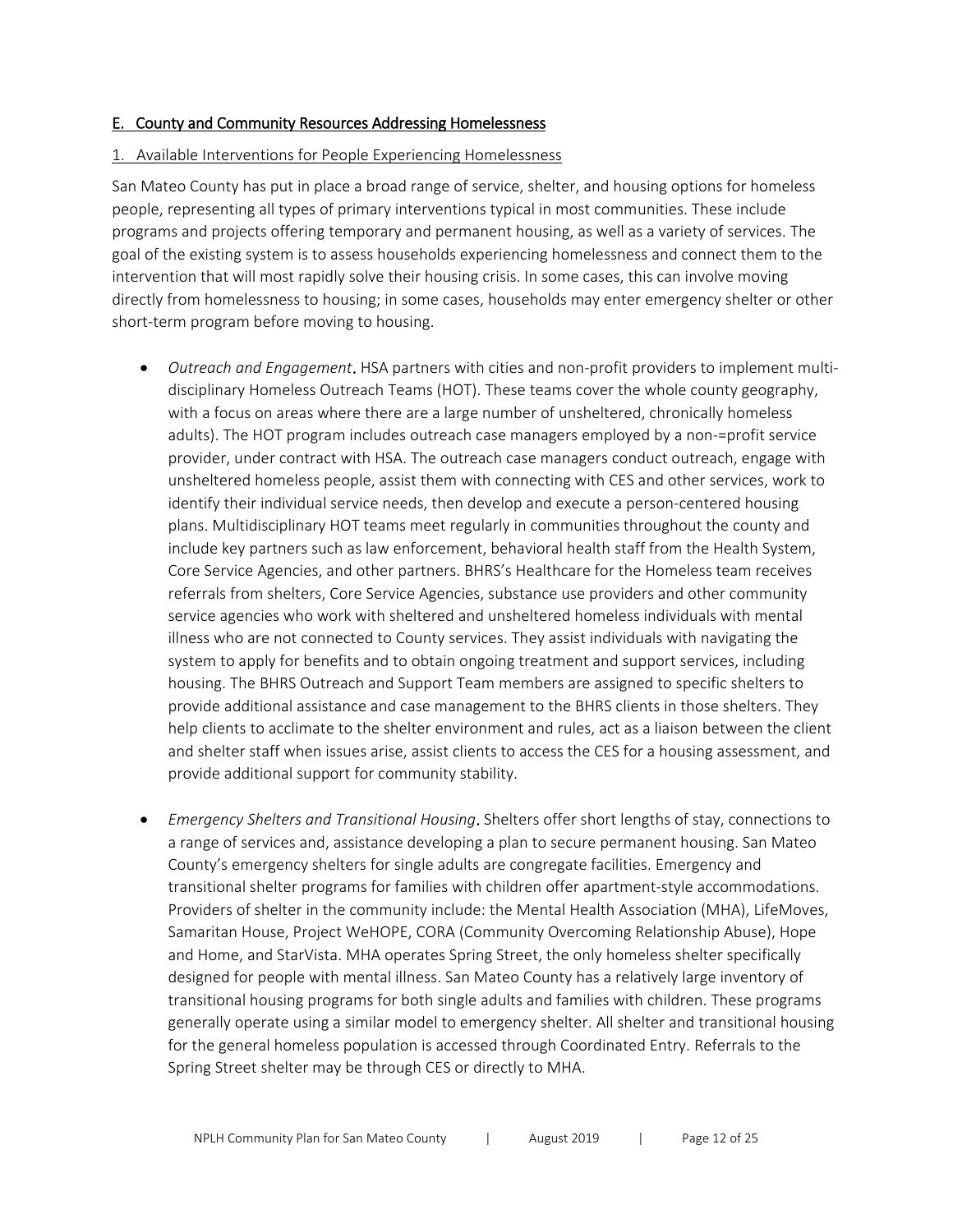- *Rapid Re-Housing*. Rapid re-housing is a program type that provides homeless individuals and families with a short-term rental subsidy (usually up to about twelve months) after which they take over responsibility for paying their own rent. Services include help with locating housing, as well as time-limited case management focused on maintaining stability in housing. This program model has been expanded significantly over the past few years, with programs currently operating that are managed by LifeMoves, Abode Services, and Veterans Resource Center (VRC).
- *Permanent Supporting Housing*. Permanent supportive housing (PSH) is housing that is not timelimited, which provide deeply affordable rent and intensive ongoing support services. It is designed for those homeless people with the most acute needs, particularly those who are chronically homeless and/or have significant behavioral disabilities. Much of the San Mateo County PSH inventory consists of tenant-based housing vouchers (scattered site units) operated by the Housing Authority in which tenants rent units in the private market and receive a rent subsidy, and housing locator assistance is provided to people who are searching for housing with a PSH voucher There are also dedicated units in site-based PSH projects, including units owned and operated by LifeMoves, the Mental Health Association, and others.
- *Homelessness Prevention Programs*. The San Mateo County homeless system also includes an array of homelessness prevention programs, which provide financial assistance to households at risk of losing their housing. Most of the homelessness prevention work is conducted by the Core Service Agencies using various funding sources.

## 2. Behavioral Health Services for People Experiencing Homelessness

In San Mateo County, BHRS provides mental health services to clients that have serious mental illness and are able to access traditional clinic-based services at one of six regional mental health clinics. At the most basic level, clients with serious mental illness are assigned a case manager, psychiatrist, community mental health nurse, therapist, and peer support, as appropriate, to provide direct care and aid them in accessing other adjacent services available in the County or to apply for housing. Adjunctive services may include supported employment or supported education, peer support services, psychosocial rehabilitation services, co-occurring substance use services, transportation, and others.

For individuals with SMI who have more difficulty accessing traditional services and need more fieldbased services, including people who are experiencing homelessness, services are typically delivered through contracted full-service partnership (FSP) providers. Full Service Partnerships (FSPs) include 24 hours a day, 7 days a week services; peer supports; high staff-to-client ratios for intensive behavioral health treatment including medications; linkage to housing; supported education and employment; treatment for co‐occurring disorders; skills-based interventions, among others. The target population for FSPs include high-risk children and youth who would otherwise be placed in a group home; seriously mentally ill and dually diagnosed adults including those eligible for diversion from criminal justice incarceration; incarcerated individuals; persons placed in locked facilities who can succeed in the community with intensive supports; individuals with frequent emergency room visits, hospitalizations, and homelessness; and seriously mentally ill older adults at risk of or currently institutionalized who could live in a community setting with intensive supports. The services of the FSPs have been effective in reducing returns to homelessness, incarceration, and hospitalization.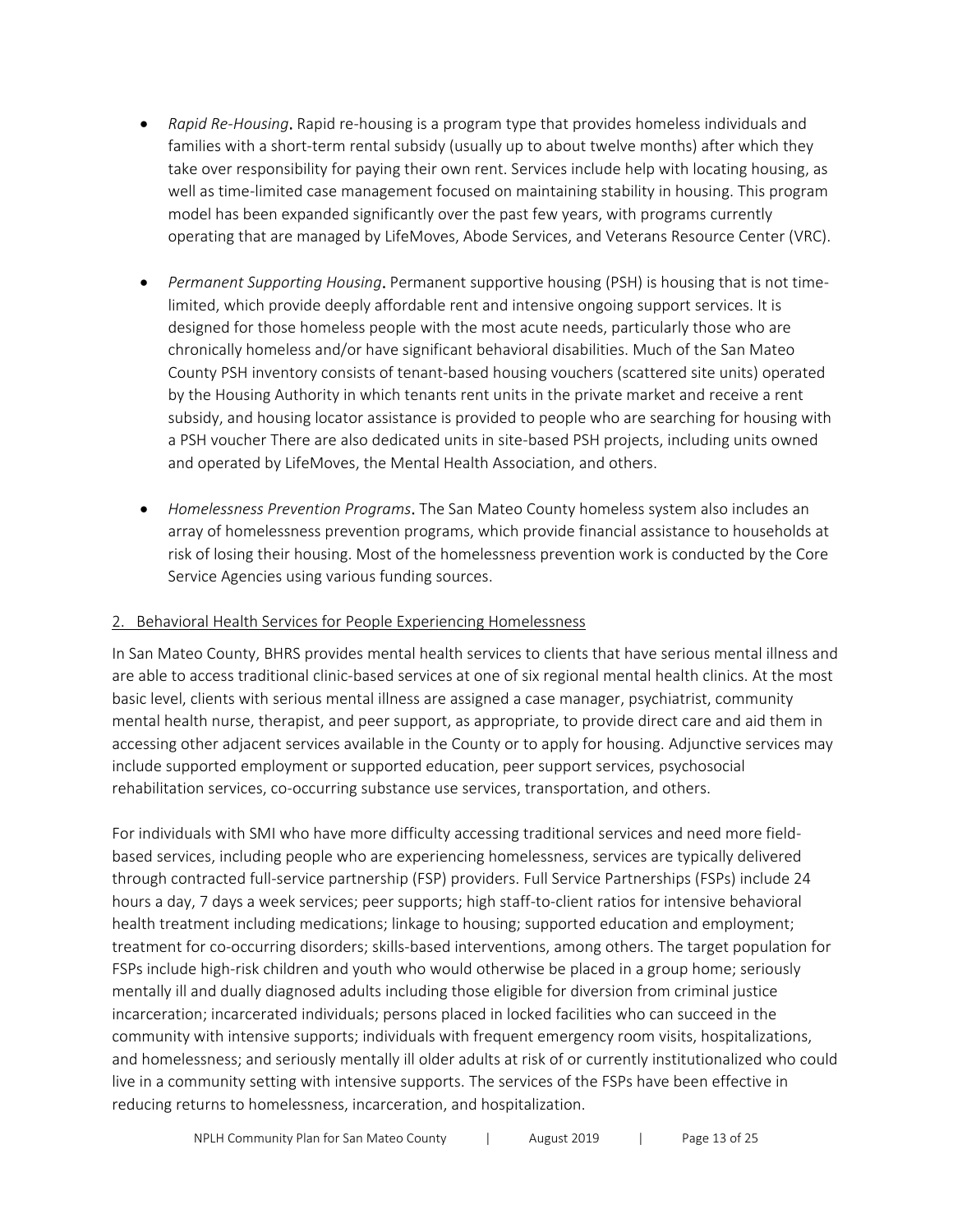Through FY 2019-20, the following FSP services will be provided:

- *Children and Youth Full Service Partnerships* helps highest risk children and youth with serious emotional disorders remain in their communities and with their families or caregivers while attending school and reducing involvement in juvenile justice and child welfare. Provides integrated clinic-based FSP services for all youth clinics, as well as integrated FSP for intensive school-based services, school-based milieu services, and non-public school setting. FSPs for children and youth also serve youth placed in foster care temporarily outside of the County to support and stabilize youth in the foster home, support the foster family, and facilitate the return of the youth to San Mateo County.
- *Transitional-Age Youth (TAY) Full Service Partnerships* provides intensive community-based supports and services to youth identified as having the "highest needs" who are between the ages of 16-25. Specialized services to TAY with serious emotional disorders are provided to assist them to remain in or return to their communities, support positive emancipation including transition from foster care and juvenile justice, secure, safe, and stable housing and achieve education and employment goals. TAY FSPs helps reduce involuntary hospitalizations, homelessness, and involvement in the juvenile justice system.
- *Youth Transition Assessment Committee (YTAC)*  also known as the BHRS Youth to Adult Transition Program, YTAC provides intensive clinical case management to TAY between the ages of 17-25 years old that meet the criteria for having a SMI and are Medi-Cal eligible. Clients of YTAC are usually referred to the program through the County's psychiatric emergency services where a case manager will meet a client face-to-face to facilitate care. Case managers work to provide holistic support in care and treatment planning, therapy, targeted case management, treatment linkages, community treatment, and consultation for services including housing. Clients are also connected to clinicians whose caseloads range between 20-25 clients to ensure individualized health services. YTAC's network of peer support and recreational and social activities further the support that a client receives to maximize wellbeing outside of clinical setting.
- *Support and Advocacy for Young Adults in Transition (SAYAT)* provides intensive case management and support for young adults with a disability looking to live independently in the community. Targeted towards young adults that do not qualify for other forms of case management or mental health services under other County programs, SAYAT helps build the core skills needed for clients to locate housing, enter school or vocational training programs, or find a job. Working closely with case managers, clients have to be 18-23 years old, meet the definition of homeless by HUD standards, be a resident of the County, and have an identified disability such as SMI.
- *Adult and Older Adult Full Service Partnerships* provides services specific to maximize social and daily living skills and facilitate use of in-home supportive agencies. Services are provided to the highest-risk adults, highest-risk older adults/medically fragile adults. The overall goal of the adult FSPs is to divert from the criminal justice system and/or acute and long-term institutional levels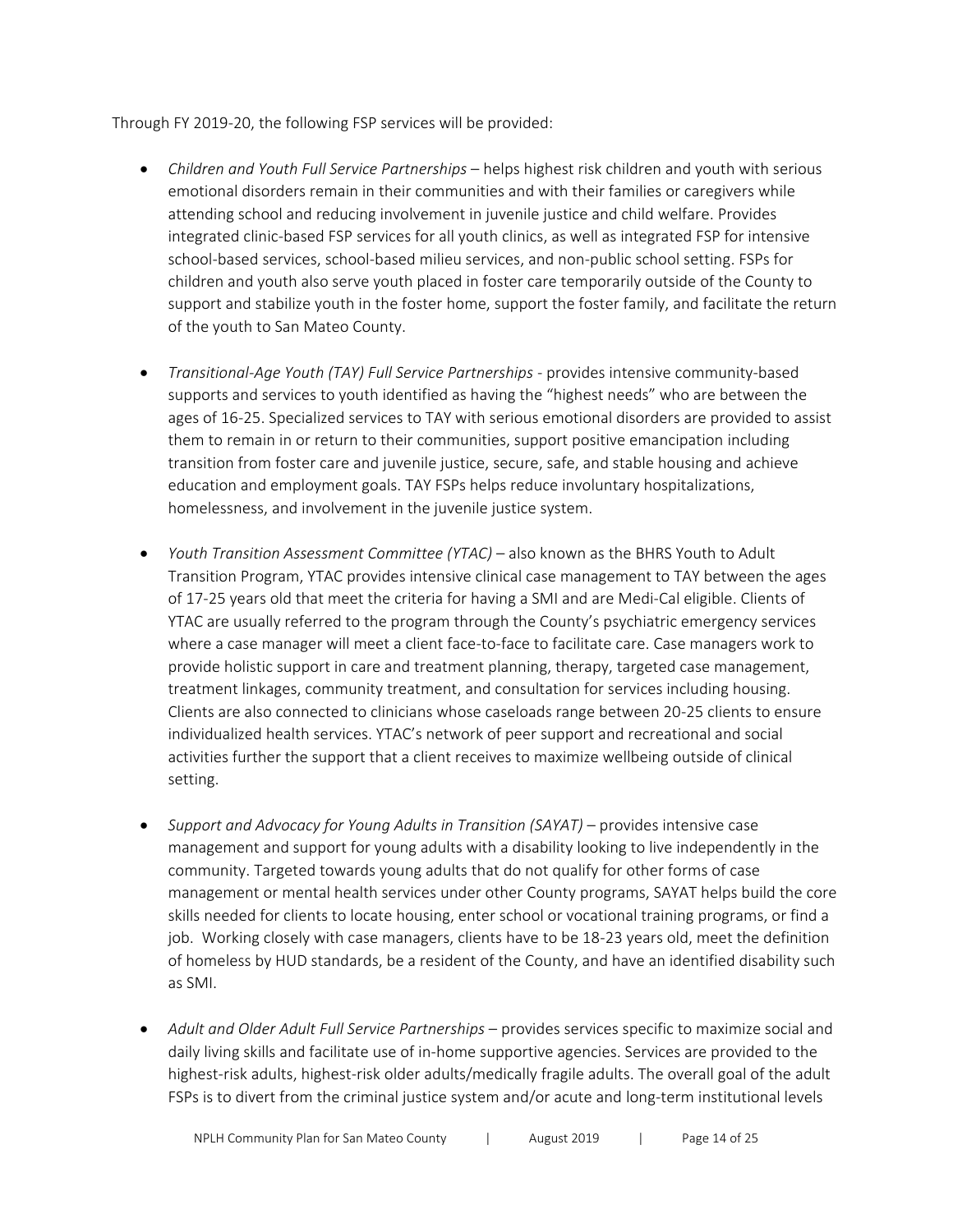of care (locked facilities) seriously mentally ill and dually diagnosed individuals who can succeed in the community with sufficient structure and support. The goal of the FSP is to facilitate or offer "whatever it takes" to ensure that consumers remain in the least restrictive setting possible through the provision of a range of community-based services and supports delivered by a multidisciplinary team. A housing program provides FSP members stable housing by providing additional oversight and support to enable members who might otherwise be at risk of losing their housing to stay consistently housed. This also includes some supplementing of residential care facilities for clients who require this level of supervision and services.

San Mateo's MHSA‐funded Outreach and Engagement program strategy increase access and improves linkages to behavioral health services for underserved communities. This includes:

- *Community outreach collaboratives -* intended to facilitate activities focused on community engagement, including outreach and education efforts aimed at decreasing stigma related to mental illness and substance abuse; increasing awareness of and access to behavioral health services; advocating for the expansion of local resources; gathering input for the development of MHSA-funded services; linking and referring residents to culturally and linguistically competent behavioral health, public health and social services; and providing input into the development of MHSA funded services and other BHRS program initiatives. Other outreach and engagement efforts include:
	- o *Pre-crisis response* provides outreach, engagement, assessment, crisis intervention, case management and support services to individuals who are experiencing severe emotional distress and their families/caretakers.
	- o *Primary care outreach* identifies and engages individuals presenting for healthcare services that have significant needs for behavioral health services.

## <span id="page-16-0"></span>F. County Efforts to Prevent Criminalization of Homelessness

Among key partners that perform outreach in the community are the Sheriff's Office and local police departments; law enforcement partners participate actively in the Field Crisis Collaborative and HOT programs to help ensure that people experiencing unsheltered homelessness are identified and supported to enter shelter, housing, and treatment whenever possible and diverted from the criminal justice system. San Mateo County HSA worked in tandem with law enforcement units to expand existing partnerships including producing an HSA training video for law enforcement officers which explain available safety net and crisis resources for homeless people, such as the Core Service Agencies, and how to connect to them. HSA has also produced information cards that are available to law enforcement units listing contact information for community resources. They have involved the Sheriff and police departments in meetings to plan for HOT, motel voucher program, and other emergency assistance programs. The formation of strong collaborative partnerships between County departments and law enforcement has been positively received as officers are open and willing to engage in getting people into shelter and housing, which in turn has led to better relationships in the community with point-of-contact officers and has promoted the efficacy of outreach efforts overall.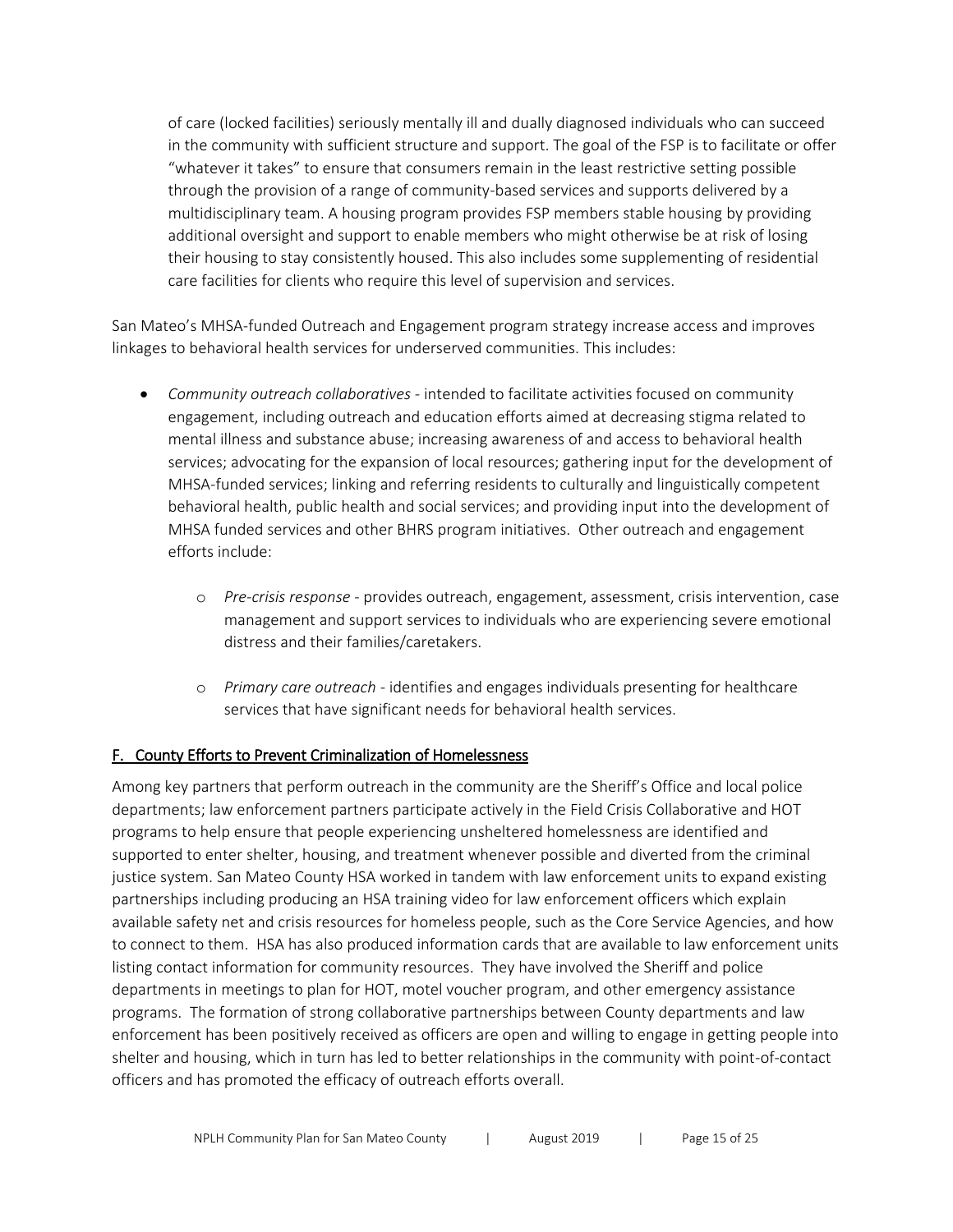BHRS is also piloting the Psychiatric Emergency Response Team (PERT). The PERT team partners a BHRS mental health clinician with a Sheriff's detective to provide outreach, engagement and time-limited trauma-informed case management support and connection to ongoing services, including referrals to CES for homeless services.

## <span id="page-17-0"></span>G. Partners in Ending Homelessness

Each of the County Departments has an important role in the work of addressing homelessness in San Mateo County:

- County Manager's Office (CMO): Provides general oversight and direction for all County activities, directs resource allocation and system-wide performance assessment;
- Human Services Agency (HSA): Operates the Center on Homelessness, which leads the development of homeless system planning, acts as the Continuum of Care lead agency, and staffs the Continuum of Care planning bodies and the HOPE Interagency Council (IAC). HSA also ensure its homeless system work is strongly aligned with and supported by other departmental activities, including operation of the CalWORKs program, child welfare, veteran services, and employment services.
- Health System: The Health Systems include a number of departments involved with the work of ending homelessness, including the San Mateo Medical Center, Behavioral Health and Recovery Services (BHRS), Correctional Health, the Health Care for the Homeless/Farmworker Health Program, and the Public Health, Policy and Planning. Key initiatives and programs for homeless people include: permanent supportive housing for households who are clients of BHRS, with services provided by BHRS and housing assistance by DOH (e.g. the Shelter Plus Care Program); participation the Homeless Outreach Teams; using MHSA housing dollars to create dedicated PSH units.
- Department of Housing (DOH): Oversees the community's mainstream affordable housing resources, including the Moving to Work (MTW) housing choice voucher program (formerly known as Section 8). DOH partners with HSA and the CoC to operate the majority of the community's permanent supportive housing (PSH) units, and with the VA to provide PSH for veterans through the VASH program.
- Sheriff's Office: Participates in the HOT program, along with local police departments. The Sheriff's Office along with the Probation Department participate in the Housing Our Clients group to identify additional opportunities for collaboration and additional support for individuals with criminal justice system involvement who are also in need of housing assistance.
- Independent Service Providers in the Community: There are a number of independent service providers in the community that contract their services to San Mateo County and who specifically serve individuals with serious mental illness who are homeless. Among the service providers in the County's network are the Mental Health Association, Mateo Lodge, Telecare, and Caminar. A number of other providers serve the general population of people who experience homelessness,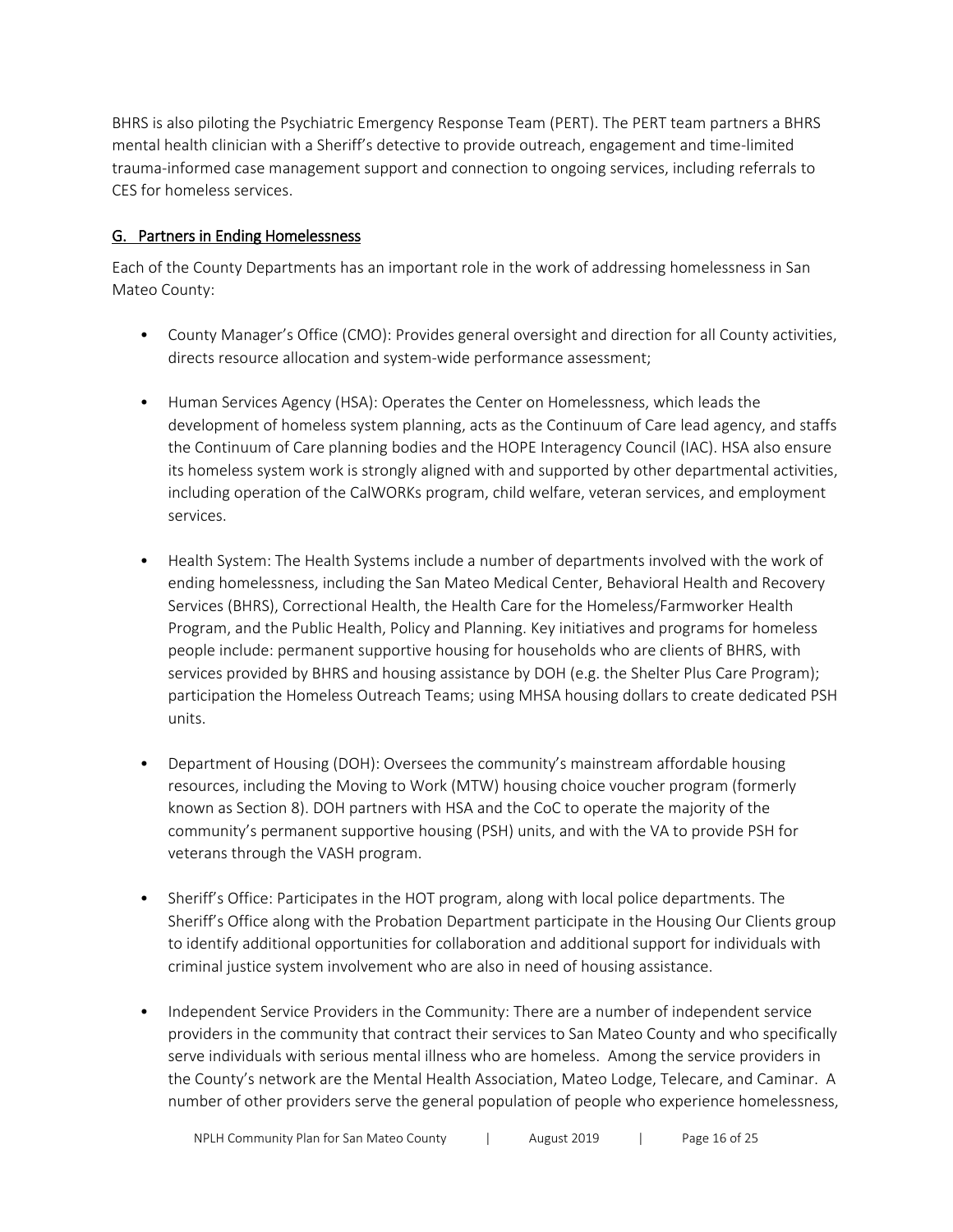including LifeMoves, Samaritan House, Home and Hope, CORA, Project WeHOPE, StarVista, and St. Vincent de Paul.

## <span id="page-18-0"></span>H. Solutions to Homelessness in San Mateo County

#### 1. General Strategy to Address Homelessness

*Ending Homelessness in San Mateo County* articulates a set of goals and strategies for ending homelessness among all populations:

## Goal 1: Create a Housing Crisis Resolution System to End Homelessness in San Mateo County By 2020

The overarching goal of the plan is to transition from a collection of homeless programs to a system that ends homelessness, in which all people experiencing homelessness in San Mateo County are able to rapidly return to housing.

To accomplish this goal, San Mateo County is implementing several interrelated strategies:

- a. Transforming the existing set of programs into a housing crisis resolution system. Planning and governance bodies are orienting their work to focus on performance, accountability, and continuous quality improvement in the service of reaching a functional end of homelessness by 2020.
- b. Shifting the county-wide system to a Housing First approach in which all people are "housing ready" and the system is charged with identifying a housing solution for each individual or family experiencing homelessness. Providers are receiving training to support learning and capacity building to implement Housing First practices; Housing First is being integrated into County policies.
- c. Developing and implementing a robust shelter diversion program to prevent households from entering shelter who have other housing options and help them move directly to alternative housing. This strategy is designed to decrease the numbers of housed people who enter shelter and ensure there are beds available for people who are unsheltered and have nowhere to go. Diversion is part of the implementation of CES (see below).
- d. Developing and implementing a Coordinated Entry System (CES) providing a clear and standardized entry way into the Housing Crisis Resolution System. The Core Service Agencies are the identified access points into CES. All use a standardized screening, triage, assessment, and prioritization process and tools. The CES process is designed to ensure that households with lower housing barriers and those that are still housed are diverted from entering the homeless system, while those with long histories of homelessness and high barriers are prioritized for shelter and housing assistance. CES reduces the need for clients to go through duplicative assessment processes and ensures a better match between client need and services/housing offered.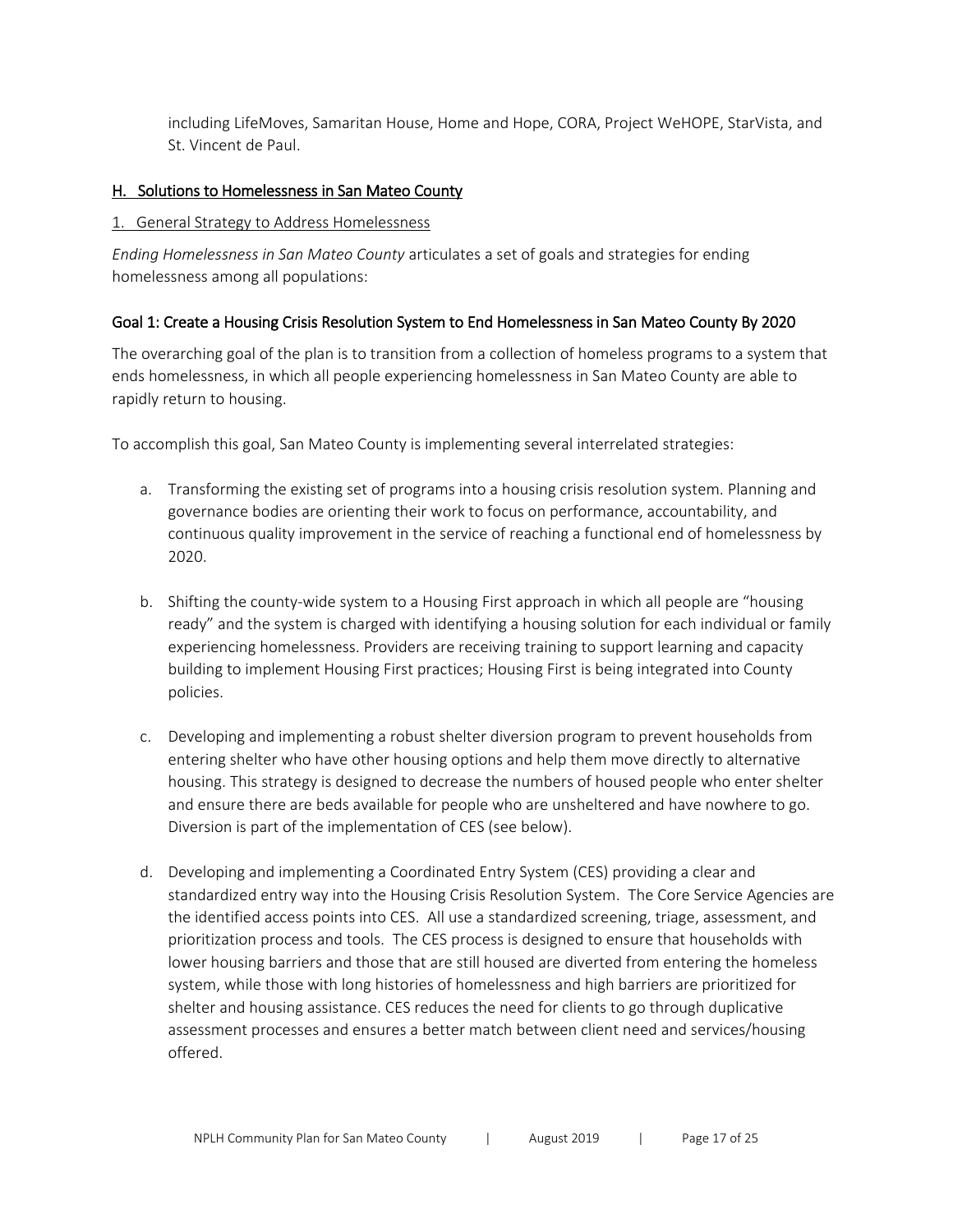- e. Expanding rapid re-housing capacity. Local, state and federal resources are being leveraged to significantly expand the availability of rapid re-housing assistance for single adults and families who have significant needs and challenges with returning to housing. All rapid re-housing programs are aligning to a set of consistent policies and standards based on evidence and best practices.
- f. Maximizing Permanent Supportive Housing programs. Expanded capacity in permanent supportive housing is being created by maximizing existing voucher capacity. Housing locator services and landlord outreach have been expanded. To ensure permanent supportive housing is accessible to chronically homeless people, attention is being given to ensuring the effectiveness of outreach, engagement, case management and ongoing service, and ensuring health and behavioral health funding is aligned with housing resources to maximize tenant access to needed services.
- g. Using Data for Continuous Quality Improvement. Utilizing data on both a program level and a community level to understand trends, needs, outcomes for continuous quality improvement.

## Goal 2: End Veteran Homelessness

San Mateo County is focusing on ending veteran homelessness, in keeping with the federal goal of "functional zero" homelessness for veterans. To accomplish this goal, HSA staffs an initiative to coordinate services for homeless veterans, in close coordination with the VA and service providers.

#### Goal 3: End Family Homelessness by 2020

To align with the goal that no family will be unsheltered in San Mateo County, there is a wide array of homeless prevention services, as well as shelter and other services to assist families who facing homelessness.

#### Goal 4: End Youth Homelessness by 2020

To ensure that the Housing Crisis Resolution System is responsive to the needs of homeless youth, San Mateo County is prioritizing homeless youth through the Coordinated Entry System. HSA and DOH also collaborate on strategies to fully use existing voucher capacity in the FUP program and support new housing opportunities for youth.

#### Goal 5: Individuals Exiting Institutions Will Not Discharge into Homelessness

No one in San Mateo County should be discharged from an institution into homelessness. HSA is working collaboratively with system partners (hospitals, jail) to integrate the Housing Crisis Resolution system into discharge policies and protocols so that clients leaving these systems have assistance to identify housing solutions and enter shelter only as a last resort. The goal is that all individuals exiting an institution will have a permanent housing plan prior to discharge.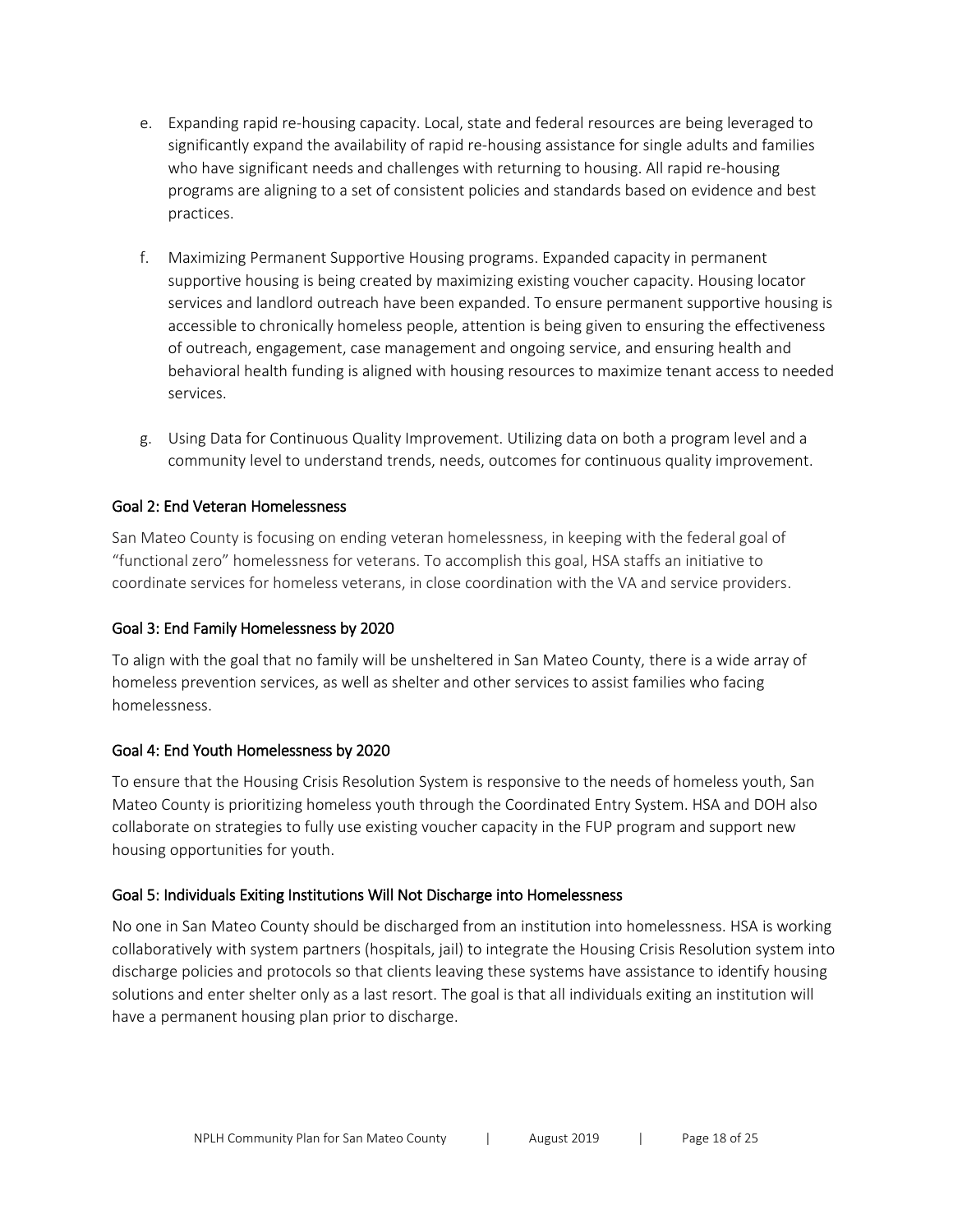## 2. Solutions to Homelessness for People with Serious Mental Illness

The strategies and solutions outlined in Ending Homelessness in San Mateo County and described above are all highly relevant for the NPLH target population. The solutions relating to expanding the supply of permanent supportive housing and the collaborative work among County Departments to identify multisystem users and reduce the discharge of people from institutional settings into homelessness are particularly important for meeting the needs of people who have mental illness.

BHRS and HSA have also identified the following additional strategies and solutions that will help refine and enhance our efforts to meet the needs of people who are experiencing homelessness and who have serious mental illness.

- a. *Strengthen Outreach to Unsheltered People with Mental Illness*. To ensure that chronically homeless people with serious mental illness are connected to available resources, BHRS and HSA will work together to strengthen mobile outreach efforts. This will include identifying strategies to coordinate the work of the HOT, PERT, PATH, and other mobile outreach to ensure that all outreach workers can connect clients to homeless system resources as well as mental health system resources. The County will also use its new allocation of Homeless Mentally Ill Outreach and Treatment Program (HMIOT) funds from the State of California to help strengthen outreach to homeless individuals who are mentally ill.
- b. *Provide Additional Support for System Navigation*. In San Mateo County, coordination and collaboration between the homeless system and mental health system is strong. The health and behavioral health systems are active participants in homeless system planning. Feedback from stakeholders suggests that there are areas where this collaboration can be strengthened, in particular by finding ways to support clients to navigate the complexities of both the homeless and mental health systems. People with lived experience of homelessness, family members, and peer support workers all report that clients who have mental illness need additional support and guidance to access homeless services, while homeless system providers indicate that it can be challenging to help clients who appear to have mental illness to access behavioral health services. Moving forward, BHRS and HSA will identify strategies to provide additional navigation support for clients with high needs; possibly through the expanded use of peer support providers.
- c. *Improve Mental Health Support in Emergency Shelters*. As emergency shelters in San Mateo County continue shifting to a Housing First model and referrals for shelter beds are made through Coordinated Entry, they are increasingly serving clients with higher vulnerabilities and longer histories of homelessness, including those who have serious mental illness. Stakeholders indicate that shelter providers could benefit from additional training on meeting the needs of clients with mental illness and/or specialized staff with mental health training, to ensure that they have the capacity to work with these clients, develop rules and policies that accommodate people with disabilities, and create shelter environments that are welcoming and supportive of this population.
- d. *Develop a Range of Housing Options*. As noted above, expanding the supply of permanent supportive housing will be critical to meet the needs of people who are homeless and also have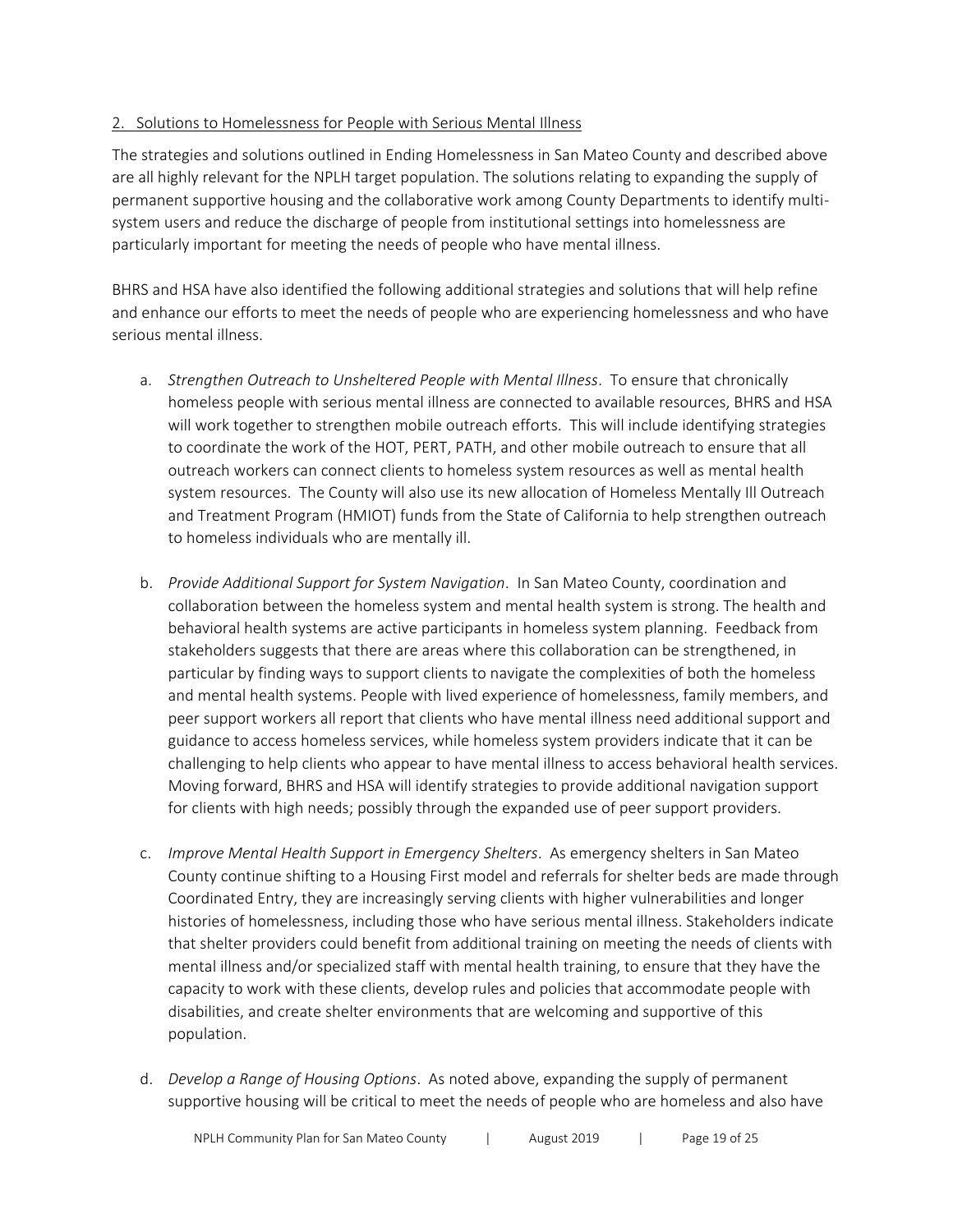serious mental illness. There is a particular need for site-specific PSH projects to complement the County's existing inventory of tenant-based PSH vouchers (scattered site units), which are increasingly challenging to use in the current rental market. Stakeholders providing input for this plan also pointed to a need for a range of different options for this population, including shared or communal housing models for people who prefer to live in the community with others who share the same lived experience. Others suggested the County and cities explore ways to help speed up the pace of housing production, such as inclusionary requirements and expedited permitting processes for affordable projects.

# <span id="page-21-0"></span>**I. No Place Like Home Data Collection**

In order to collect and report on data from the NPLH initiatives San Mateo County BHRS will enter into an MOU with each NPLH Development Sponsor that requires data collection and reporting on the NPLH development project consistent with State requirements. The MOU will require the Development Sponsor to provide the following information to DOH, HSA, and BHRS.

- Annual audit as required by NPLH Program Guidelines in Section 214;
- Annual compliance reports with information as required in 25 CCR Section 7300, et. seq.;
- Data elements as delineated in Section 214 (e) anticipated to be collected described in the chart below.

Because the NPLH data elements delineated in Section 214(e) exceed what is typically collected in affordable housing or PSH developments, data will be collected from a variety of sources. Many elements will be collected through the Homeless Management Information System (HMIS) and Development Sponsors will be required to enter information into HMIS on an ongoing basis. Other elements will be collected by property management, the lead services provider, or directly through the County. The following chart delineates the anticipated source for each required data element.

| Items from Section 214                                        | Source                                                      |
|---------------------------------------------------------------|-------------------------------------------------------------|
| 1. Project location, services, and amenities                  | Regulatory Agreement: Requested                             |
| Number of NPLH assisted units (AU), other AU and non-AU<br>2. | information is not anticipated to                           |
| Project occupancy restrictions<br>3.                          | change from the regulatory agreement<br>project description |
| Number of individuals and households served<br>$\mathbf{4}$ . |                                                             |
| Homeless status, veteran status, mental health status<br>5.   |                                                             |
| Average project vacancy<br>6.                                 |                                                             |
| Average vacancy for NPLH units<br>7.                          | Property Manager/Development                                |
| Head of household gender, race, ethnicity, age<br>8.          | Sponsor collects from tenant records                        |
| Income levels of NPLH tenants<br>9.                           | and enters italicized elements into                         |
| 10. Length of stay in NPLH development for NPLH tenants       | <b>HMIS</b>                                                 |
| 11. Homeless status of NPLH tenants at entry                  |                                                             |
| 12. Active duty veteran status of NPLH tenants                |                                                             |
| 13. Referral source of NPLH tenants (CES or County)           |                                                             |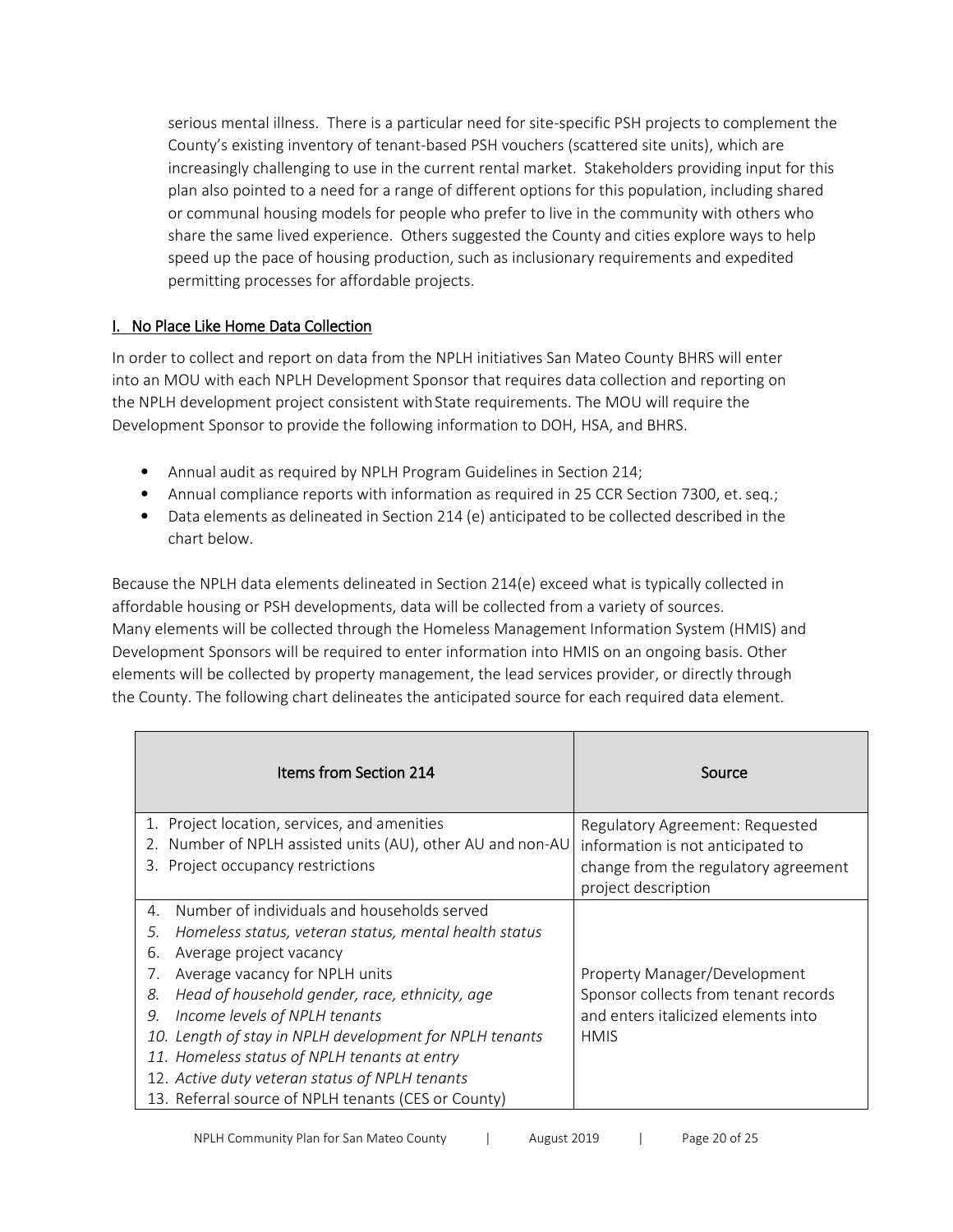| Items from Section 214                                                                                                                          | Source                                                                     |
|-------------------------------------------------------------------------------------------------------------------------------------------------|----------------------------------------------------------------------------|
| 14. Exit destination tenants leaving, if known<br>15. Tenant deaths                                                                             |                                                                            |
| 16. The number of NPLH tenants with mental health<br>condition<br>17. Changes in tenant income                                                  | Lead Service Provider collects and<br>enters italicized elements into HMIS |
| 18. Homeless status of tenants referred by CES<br>19. Number of tenants referred by CES<br>20. Place of habitation for homeless referrals       | Specialized reports from HMIS                                              |
| 21. At-risk status of tenants referred by County<br>22. Number of tenants referred by behavioral health<br>23. Disability of tenant at referral | Behavioral Health and Recovery<br>Services                                 |

Data elements requested in Section 214 (g) present additional challenges, because there is no single data base or data collection system for the items requested and because of HIPAA challenges to sharing individual information. Medical information may require participant agreement to disclose information to the collecting entity.

Health Information. There is no single data base to collect information from multiple hospitals/managed care, psychiatric facilities on inpatient days. To the extent a tenant is participating in the Whole Person Care program or is in a County facility, this information may be available but would be ad-hoc and would not be complete information.

Criminal Justice. Specialized pulls from the jail data system on ongoing basis may be possible but would require County staff dedicated to this purpose and there is no ongoing funding source identified.

BHRS would be interested in learning from other communities who are able to collect the information requested in 214(G) to understand how this data could be more readily available.

## <span id="page-22-0"></span>J. Coordinated Entry System

## 1. Coordinated Entry System Description

San Mateo County's CES has been fully implemented since January 2018. The following entities have responsibilities relating to the design and implementation of the San Mateo County CES:

- Human Services Agency (HSA): As the CoC Lead Agency, HSA holds responsibility for the overall design and implementation of coordinated entry and is the primary funder of the CES activities.
- Continuum of Care Steering Committee: As the CoC Governing Body, the committee advises HSA on design and implementation of Coordinated Entry and approves the overall CES approach and design, as documented in the CoC policies and standards.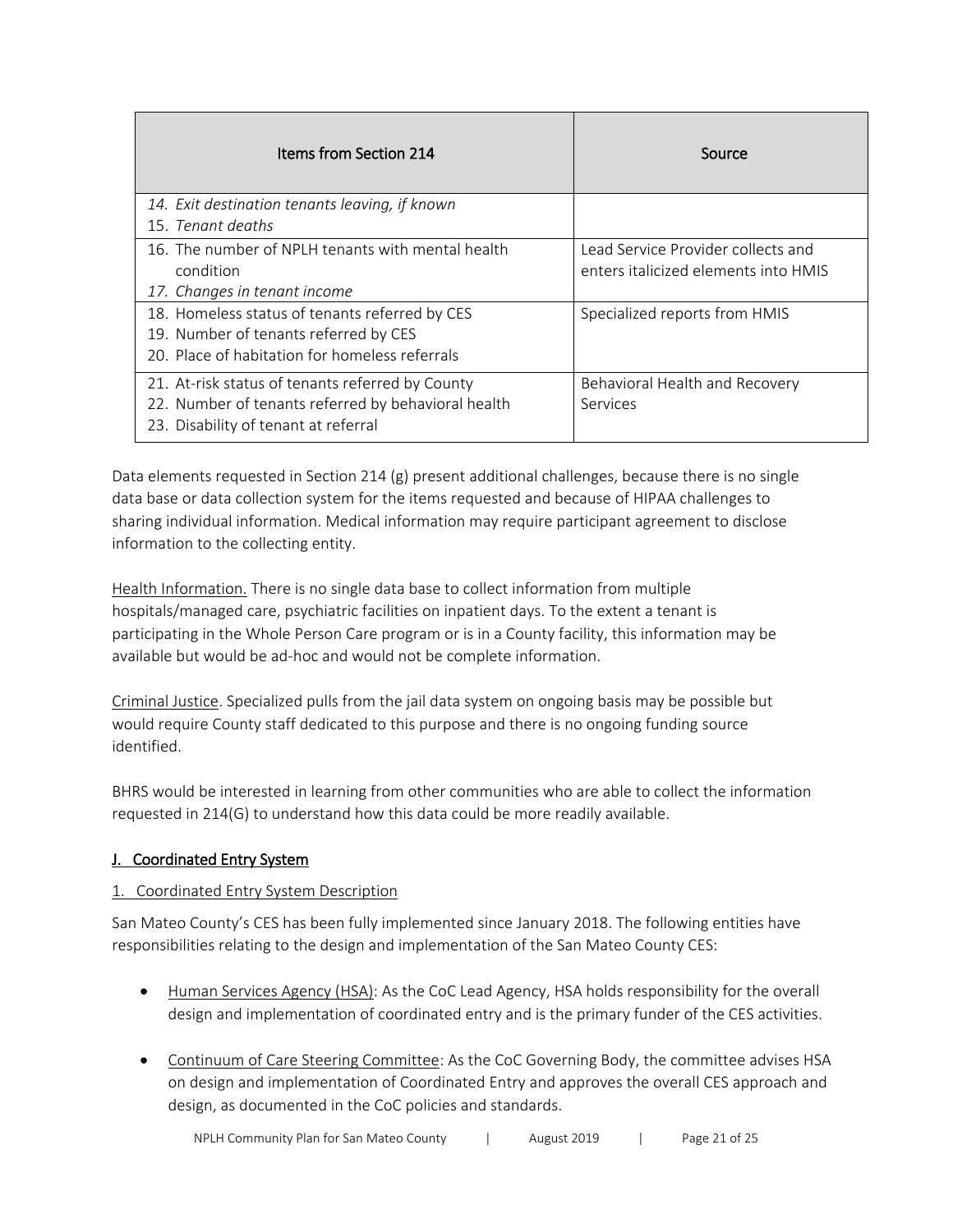- Samaritan House: Contracted Diversion and Coordinated Entry provider. Via a Request for Proposals process, Samaritan House has been identified by HSA as the CES and Diversion provider. Samaritan House is responsible for implementing the CES and Diversion policies developed by HSA and aligned with the CoC policies and standards.
- Core Service Agencies: The eight Core Service Agencies serve as the front door to safety net services and will serve as "access points" into the CES.
- Homeless Outreach Teams (HOT): Funded by HSA and leveraging other funding sources, HOT is the County's primary street outreach program specifically targeting people experiencing unsheltered homelessness. HOT has specific procedures established with the CES provider to serve any household living outdoors who is not able to or not interested in going to a Core Service Agency.

The objective of CES is to ensure streamlined access to San Mateo County's homeless response system for people experiencing homelessness and to ensure they are matched to the appropriate intervention to end their homelessness, based on their vulnerability and housing barriers. CES was adopted as part of the County's strategic plan to end homelessness to serve as the "front door" of the homeless crisis response system and a critical element of the overall system infrastructure.

The design of San Mateo County's CES is aligned with federal requirements set forth by HUD and is informed by local experience and expertise.

The system incorporates the following key elements:

- 1. Access and initial screening The eight Core Service Agencies and the Homeless Outreach Team (HOT) are the designated access points for CES. Any household presenting to any access point with a housing crisis receives an initial screening to determine whether they are experiencing homelessness, are at imminent risk of homelessness, or have other housing needs. Households determined to be homeless or at imminent risk receive assistance from a trained Diversion Specialist; all others receive referrals to the mainstream resources available through the Core Service Agencies and mainstream systems.
- 2. Diversion All households who are determined to be homeless or at imminent risk have a diversion conversation with a trained Diversion Specialist. The goal of diversion is to identify a solution that will resolve the household's housing crisis and prevent entry into homelessness. Households that are not able to identify a housing solution through the diversion conversation receive an assessment for housing assistance (see #3, below).
- 3. Assessment All households who were not able to identify an alternative housing plan are assessed using a standardized assessment tool developed by HSA. The purpose of the assessment is to identify household need, as indicated by factors related to barriers to returning to housing. Those with higher needs are prioritized for shelter and/or a housing intervention. Assessments are conducted by Diversion Specialists.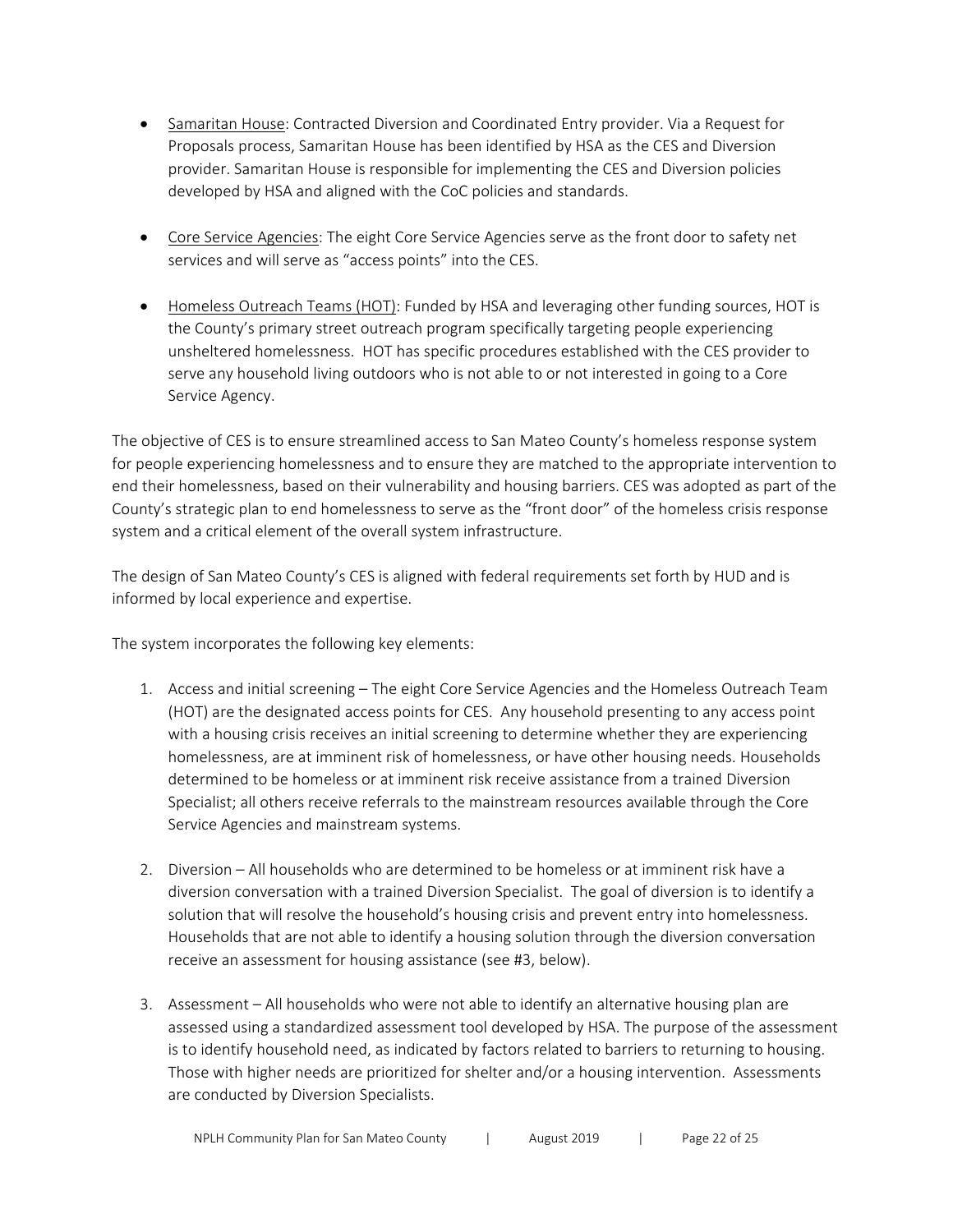- 4. Prioritization and Referrals to Interim and Permanent Housing Interventions Based on the results of the assessment, households are prioritized for available interim beds (emergency shelter and transitional housing). Criteria for shelter prioritization emphasize the acuity of the household's immediate need for shelter). The results of the assessment are also used to develop a prioritized list of households who have significant barriers to housing, to be matched to the existing housing interventions – either rapid re-housing, permanent supportive housing, or other permanent housing that participates in the CES, based on program eligibility and availability of resources. Due to the limited supply of rapid re-housing and permanent supportive housing, most households are not matched to a housing program, but most are offered a shelter bed that includes shelter-based case management to develop a housing plan.
- 5. Acceptance into Interim and Permanent Housing Programs All programs participating in CES (shelter, transitional, RRH, PSH, other permanent housing) are expected to accept any household referred through CES provided they meet all funder-required eligibility criteria. Programs dol not perform additional screening or assessment beyond what is needed to ensure eligibility criteria are met.

The general design of CES is the same for all populations (families with children, adults, transition-aged youth). All Access Points are all useable by all people experiencing homelessness and the same assessment approach is used at all Access Points for all populations. There are some variations in tools and process steps for families with children, single adults and youth.

#### 2. Plan to Refer Eligible People to NPLH-Funded Units

All referrals for persons experiencing homelessness will come from the Coordinated Entry System administered by the San Mateo County Human Services Agency, based on existing policies and procedures:

- Persons who are chronically homeless: The existing CES already has systems and procedures in place to conduct prioritization, matching and referral of people who are chronically homeless to permanent supportive housing, and takes into consideration the specific eligibility criteria for each PSH program or project. To fill the NPLH units, BHRS and the NPLH developer partner will identify all project eligibility criteria. When units are available, HSA will identify people in the existing priority pool who appear to meet the NPLH and project criteria based. Further screening will be conducted by the project sponsor (or the Housing Authority, if project-based vouchers are involved) to verify that households meet the criteria.
- Persons who are at-risk of chronic homelessness. BHRS and HSA are developing some additional assessment tools and processes that will be used to identify people who meet the definition of at-risk of chronic homelessness. These tools and procedures will be built into the CES.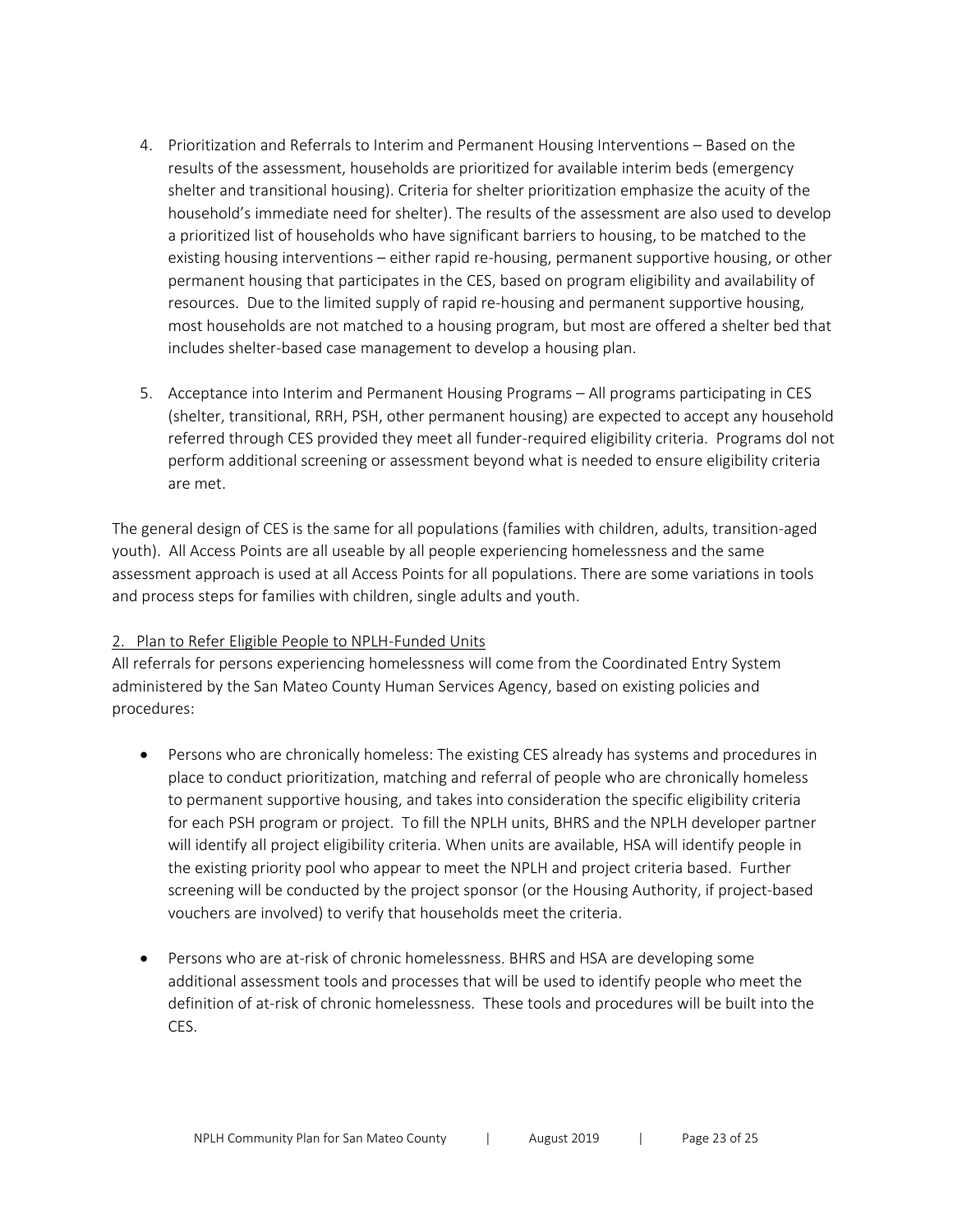# <span id="page-25-0"></span>Appendix A – Ending Homelessness in San Mateo County

San Mateo County's 2016 Strategic Plan called *Ending Homelessness in San Mateo County* was published in July 2016 and is attached as separate document.